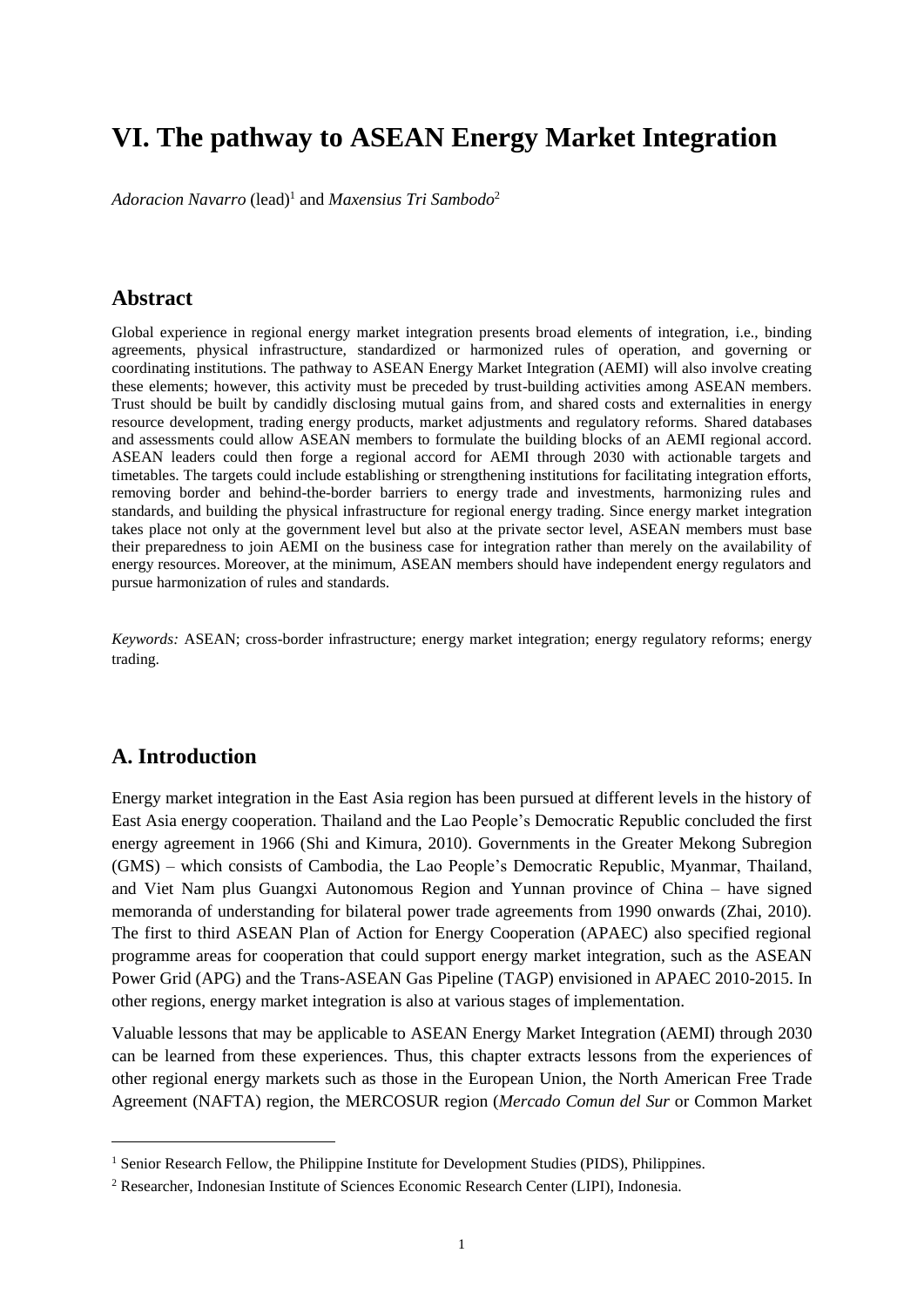of the South) and the Central Asian region. It also draws on lessons from within East Asia by examining the GMS power market. The chapter also investigates specifically what types of energy markets have been integrated and how the integration has been carried out thus far in those regional markets. Taking off from the assessment of regional markets, it then analyzes the options for pursuing integrative activities as well as the possible alternative approaches by the ASEAN members in joining AEMI, given their domestic constraints. The chapter then presents the summary and conclusion.

# **B. Analytical framework**

A regional public goods approach is helpful in examining the pathway to energy market integration, since such integration involves delivering services that create positive spill-over effects in member countries – effects that are greater than what could be achieved if countries provide the services on their own. Two standard properties are used in characterizing public goods in any market – nonrivalry of benefits and non-excludability of free riders. These properties are also helpful in describing regional public goods. Non-rivalry is present when the consumption of a good or enjoyment of a good's benefits by one country in no way diminishes the consumption or enjoyment of such a good's benefits by other countries. Rivalry occurs when crowding or congestion reduces consumption of a good or enjoyment of its benefit. On the other hand, non-excludability of benefits is present when paying countries and non-paying countries alike gain from the positive spillovers of the regional public good. This happens when it is either impossible or prohibitively expensive to exclude nonpaying countries from enjoying that regional public good.

Based on the degree of non-rivalry and non-exclusivity, the standard public goods typology consists of four types of goods: pure public good; impure public good; club good; and joint product. These distinctions are also applicable to regional public goods. Sandler (2004 and 2007) described and gave examples of these four types. According to Sandler, in the provision of regional pure public goods, the dispersion of benefits is both completely non-rival and non-excludable. Adopting sound standards of regulations and practices, for example, provides completely non-rival and non-exclusive benefits. On the other hand, in the provision of regional impure public goods, the enjoyment of benefits is partially rival or partially exclusive, i.e., a country's use of the good reduces the benefits available for other countries, or the good's benefits can be limited to those countries that pay for it. Examples include vigilance in surveillance (because vigilance directed at one area reduces vigilance elsewhere) and research findings that are disseminated exclusively to a specific set of countries.

Regional club goods, in turn, provide benefits that are partially rival but fully exclusive, such as regional power grids, air traffic control networks and waterways. Lastly, in joint products, a single activity gives rise to two or more outputs with "publicness" characteristics. An example is the late 1980s treatment programme for river blindness, a disease that affected Latin America, Africa and the Arabian Peninsula. The programme resulted in joint products: (a) it limited potential disruption in the whole region (a pure public good); and (b) it curtailed the country-specific damage to those countries that experienced the disease outbreak.

The regional public goods framework is applicable to energy market integration because there are specific services in an integrated regional energy market that have public good characteristics. Andrews-Speed (2011) provided a preliminary list and classification of such services (Table 1).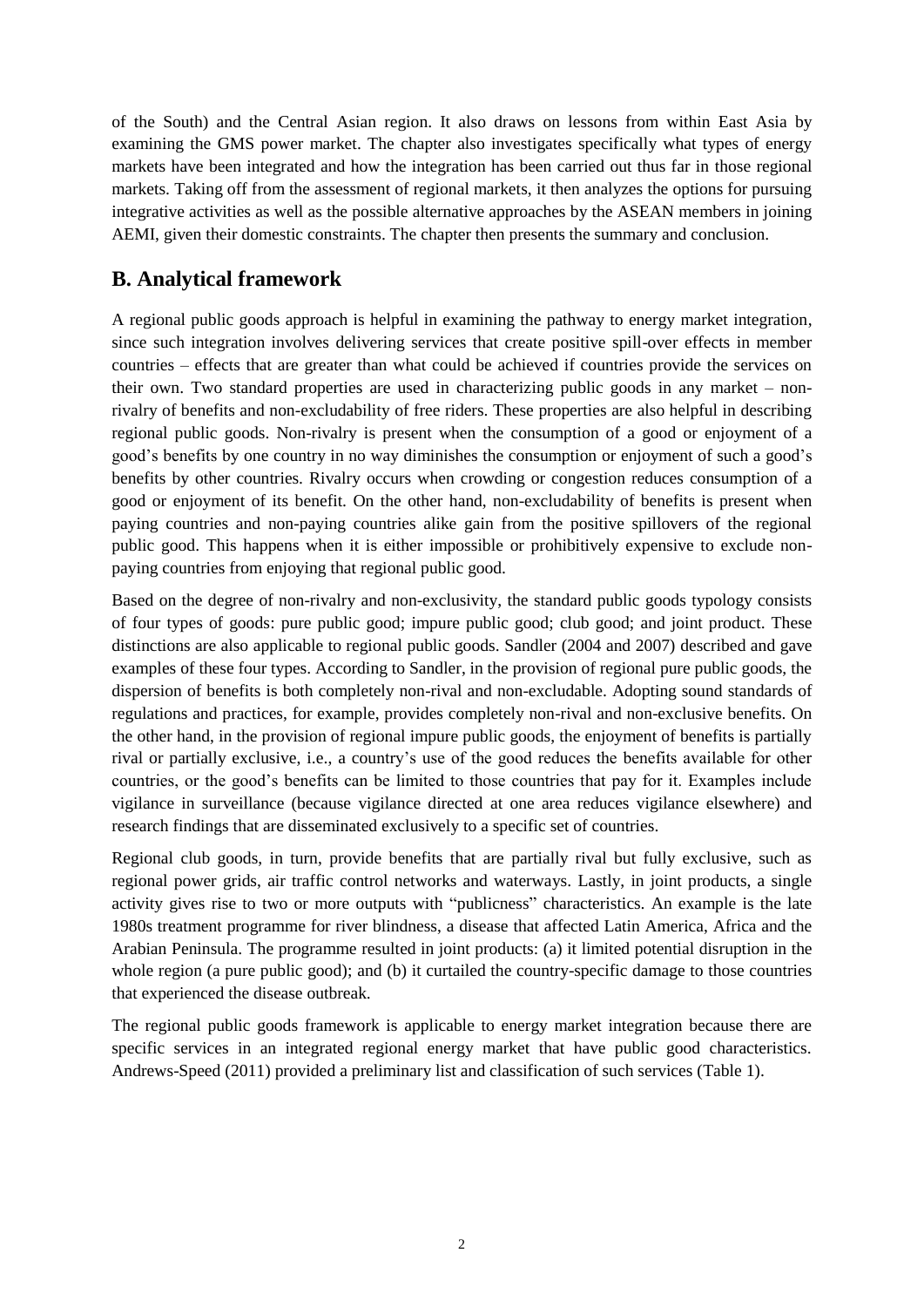| Category              | <b>Service</b>                                  | Type of good       |  |
|-----------------------|-------------------------------------------------|--------------------|--|
| Knowledge             | Dissemination of research results               | Pure public good   |  |
|                       | Joint public pronouncements                     | Pure public good   |  |
|                       | Best practice laws, procedures and rules        | Pure public good   |  |
|                       | Early warning systems                           | Pure public good   |  |
|                       | Market and reserves data                        | Impure public good |  |
|                       | Analysis of data                                | Impure public good |  |
|                       | Technological research and development          | Impure public good |  |
|                       | Benchmarking data                               | Impure public good |  |
|                       | Capacity-building and training                  | Club good          |  |
|                       | Events and meetings                             | Club good          |  |
| Infrastructure        | Network construction                            | Club good          |  |
|                       | Construction of shared infrastructure           | Club good          |  |
|                       | Maintaining network integrity, security and     | Pure public good   |  |
|                       | access                                          |                    |  |
| Environment, natural  | Providing clean energy to cities and households | Pure public good   |  |
| resources, and health | Effective husbanding of natural resources       | Pure public good   |  |
|                       | Reducing acid rain                              | Impure public good |  |
|                       | Cleaning up after polluting event               | Impure public good |  |
| Peace and security    | Construction of emergency stocks                | Pure public good   |  |
|                       | Emergency stock sharing system                  | Club good          |  |
|                       | Sea-lane security                               | Pure public good   |  |
|                       | Network security                                | Pure public good   |  |
|                       | Emergency response team                         | Club good          |  |

**Table 1. Selected services that have features of regional public goods for a regional integrated energy market**

*Source:* Andrews-Speed, 2011.

As mentioned by Andrews-Speed (2011), this preliminary identification is illustrative rather than exhaustive. Nevertheless, it is very useful in the sense that it provides important clues on which services need to be delivered and part of the steps towards building an integrated energy market.

# **C. Regional energy markets around the world**

This section reviews the different pathways that integration took in the energy markets of the European Union, NAFTA, the MERCOSUR (*Mercado Comun del Sur* or Common Market of the South) region and the Central Asian region. It also examines the embryonic pathway to energy market integration within ASEAN itself by describing the current efforts to deepen electricity trading in the GMS.

#### **1. European Union energy market**

The accomplishments in the integration of energy markets of the European Union member States were facilitated by the presence of an advanced legal system for enforcing regional energy laws. The concept of mandatory and comprehensive European energy policies was implemented through this legal system. The system involves: (a) European Union regulations, which are legislative Acts that must be enforced by all member States simultaneously; and (b) European Union directives, which lay down goals and are transposed by member States into national laws and procedures within specified deadlines. Since the European Commission has the power to take legal action against any European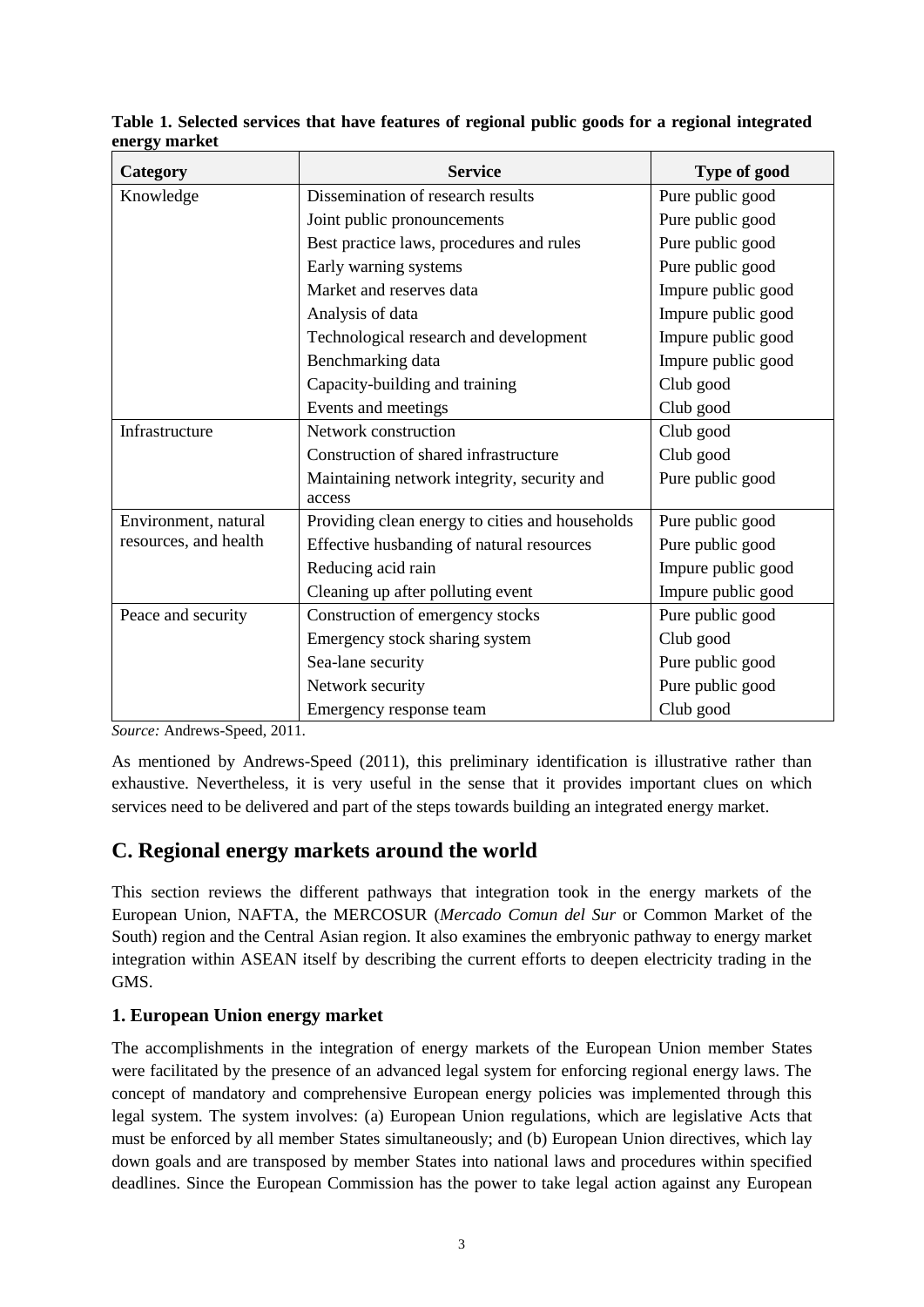Union member State, it can enforce European Union energy regulations and directives, and can refer cases of non-compliance to the European Court of Justice (European Commission, 2013a).

In the case of the European Union, the energy markets that were integrated were the electricity and gas markets. It is generally agreed that the sequencing of steps in energy market integration has so far involved three successive waves of major reforms, called the first to third energy packages. The pathway that is visible in these energy packages is liberalization of the energy market, as described by Rokas (2009).

The first energy package comprised European Union directives of 1996 and 1998 concerning common rules for the internal market in electricity and natural gas, respectively. It pushed for generation and transmission unbundling and established the minimum requirements for it, including the requisite accounting and management activities. Rokas explained that this gave rise to a long and controversial discussion on the theory of monopolies, and spawned clarifications of core principles on free competition, transparency, free access to energy networks and security of supply.

The second energy package, which was adopted in 2004, comprised new rules for the internal market in electricity and natural gas. The rules strengthened the separation of transmission and distribution, mandated the establishment of national energy regulators and allowed consumers to choose their energy supplier. By 2004, industrial consumers had the freedom to choose their energy supplier, and by 2007, domestic consumers were able to exercise this freedom.

The third energy package, which was adopted in 2009 and had a transposition deadline of 2011 for the European Union directives, aimed for "ownership unbundling" or the effective separation of supply and production activities from the operation of transmission and distribution systems. It established the Agency for Cooperation of Energy Regulators and the European Network of Transmission System Operators for electricity and gas. It also set binding rules for cross-border network management and additional rules to ensure the transparency of retail markets.

With regard to interconnectivity of infrastructure, the history of physical integration was highly influenced by the development of power exchanges such as the Nordic Power Exchange (Nordpool), which was formed by Norway, Sweden, Finland and Denmark, and the European Energy Exchange in Central Europe. Moreover, continental Europe has what is called a synchronous grid that includes part or all of Austria, Belgium, Bosnia and Herzegovina, Bulgaria, Croatia, Czech Republic, Denmark (western part), France, Germany, Greece, Hungary, Italy, Luxembourg, Macedonia, Montenegro, the Netherlands, Poland, Portugal, Romania, Serbia, Slovakia, Slovenia, Spain and Switzerland (UCTE, 2008).

The Asian Development Bank (ADB, 2013a) described the European Union as already well– interconnected. Moreover, ADB explained that the European Commission recognized early on the importance of infrastructure interconnection in preventing the risk of short supply as interconnection diversified sources and facilitated the conveyance of additional generation capacity from renewable energy. At present, more reforms in the European electricity grid are in the offing. The "European Electricity Grid Initiative Roadmap, 2013-2022", in particular, proposes increases in research, innovation and investment activities in order to increase network capacity for grid users, and to pave the way for a fully decarbonized pan-European electricity system by 2050 through more renewable energy production (European Commission, 2013b).

However, there are still significant barriers to competition that are hindering the progress of European Union energy market integration, as reported by the European Wind and Energy Association (2012). One stumbling block is the fact that European Union member States are currently at different stages of implementing common electricity rules, despite the adoption of the timetable for transposition of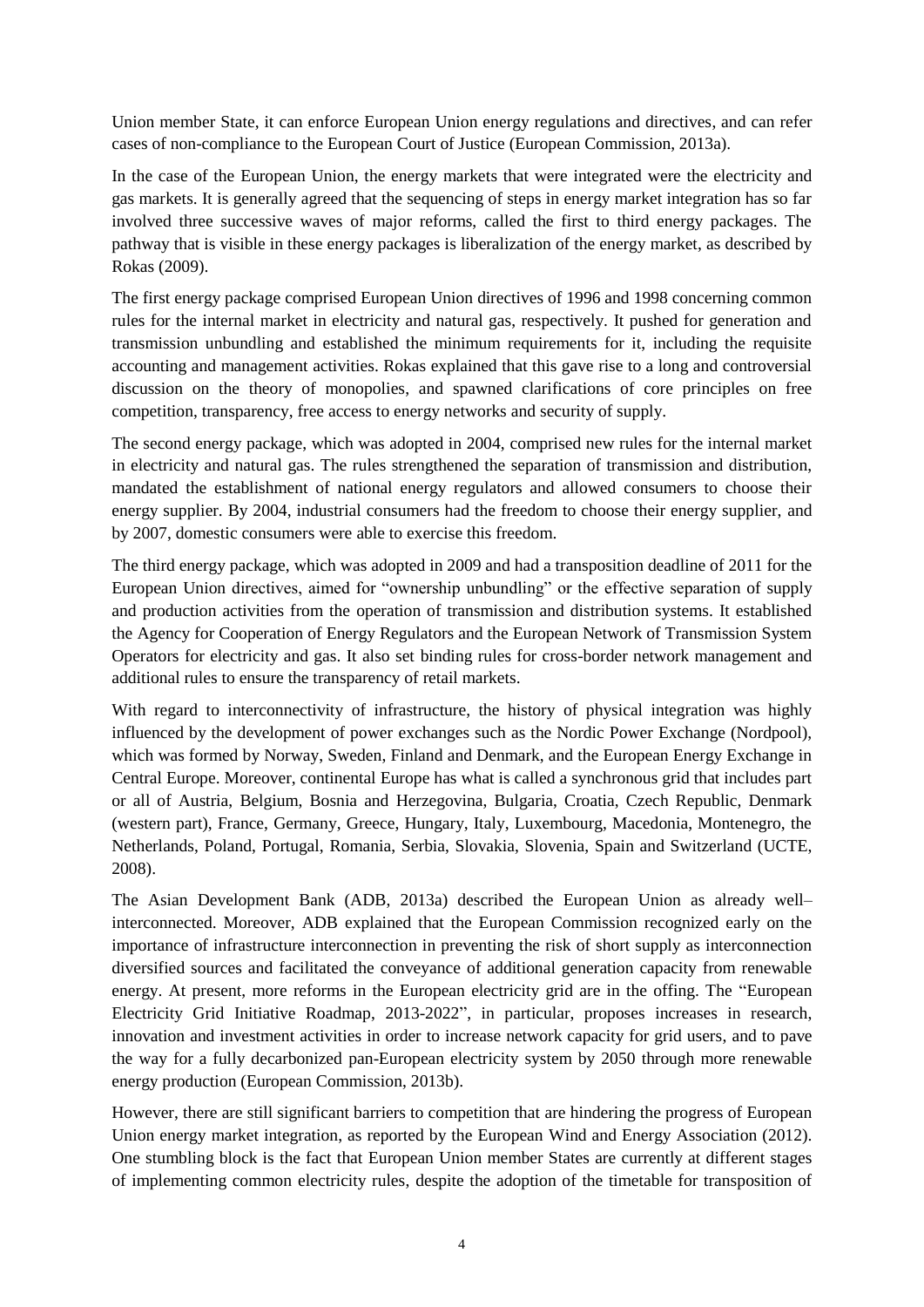European Union directives. Moreover, nationally-regulated consumer prices currently do not allow a transparent comparison between generation technologies; this presents obstacles to efficient and fair competition. The continuing high concentration in energy markets in European Union member States also persists, resulting in significant market power and difficulties for small and medium-sized companies to compete.

### **2. Energy trading in the NAFTA region**

In the trilateral trade bloc created by Canada, Mexico and the United States of America in NAFTA, energy trade is an important component. In fact, the pathway to energy market integration in the NAFTA region is basically the pathway traversed by free trade efforts.

The sequence of steps in energy market integration in the region was preceded by the gradual growth of bilateral natural gas trading between the United States and Mexico, and electricity trading between the United States and Canada. The United States-Mexico natural gas trading began in 1929 when the United States started exporting gas to Mexico. Natural gas was transmitted through a pipeline constructed by a United States company and distributed through the United States pipeline company's subsidiary in Mexico. Over time, gas flowed in both directions across the border, depending on the need and demand in each country (CBA Energy Institute, 1998). United States-Canada electricity trading, on the other hand, began in 1959 when the Government of Canada came up with a national power policy that enabled the interconnection of provincial transmission systems and the export of its surplus power to the United States (Centre for Energy, 2013). In 1988, liberal energy trading provisions were formalized in the Canada-United States Free Trade Agreement (CUSFTA). Most parts of the energy trade provisions in CUSFTA were then extended to Mexico through the 1994 trilateral NAFTA (Hufbauer and others, 2005).

The free trade agreements (FTAs) have been less influential in harmonizing energy policies and prices, but the necessity of cooperating in electricity regulation led to the creation of the North American Electric Reliability Council (NERC) in 1968 and the gradual convergence of energy policies. NERC created electric reliability standards across North America and relied on peer pressure and mutual self-interests in enforcing regulations. In 2006, NERC ceased to be a council and, instead, became a non-profit corporation, the North American Electric Reliability Corporation (the new NERC). Because Mexico's constitutional ban on foreign exploitation of its subsoil resources constrains its energy policy towards its neighbors, NERC is primarily an exercise between the United States and Canada. Nevertheless, NERC members also include energy suppliers to a portion of Baja California Norte, Mexico (Hufbauer and others, 2005).

### **3. Infrastructure investments, energy trade in MERCOSUR**

In the MERCOSUR region, the pathway to energy market integration was cleared by greater economic openness and liberalization in Latin America in the 1990s. After the politically tumultuous 1980s, the Latin America region slowly stabilized and new instruments for regional cooperation emerged, such as the MERCOSUR in 1991. MERCOSUR, which is an economic and political agreement among six member States – Argentina, Brazil, Paraguay, Uruguay, Venezuela and Bolivia (which became the newest member in July  $2013$ ) – is a customs union or a type of trade bloc that is composed of a free trade area with a common external tariff.

The liberalization in the MERCOSUR region facilitated not only trade but a wave of investments, including investments in natural gas pipelines and electricity transmission lines. According to Bailey (2013), seven natural gas pipelines were built between 1997 and 1999 to connect Argentina's natural gas reserves with resource-poor Chile. In 1999, a massive natural gas pipeline from Bolivia's then newly proven reserves to southern Brazil was also completed. Expansion of electricity transmission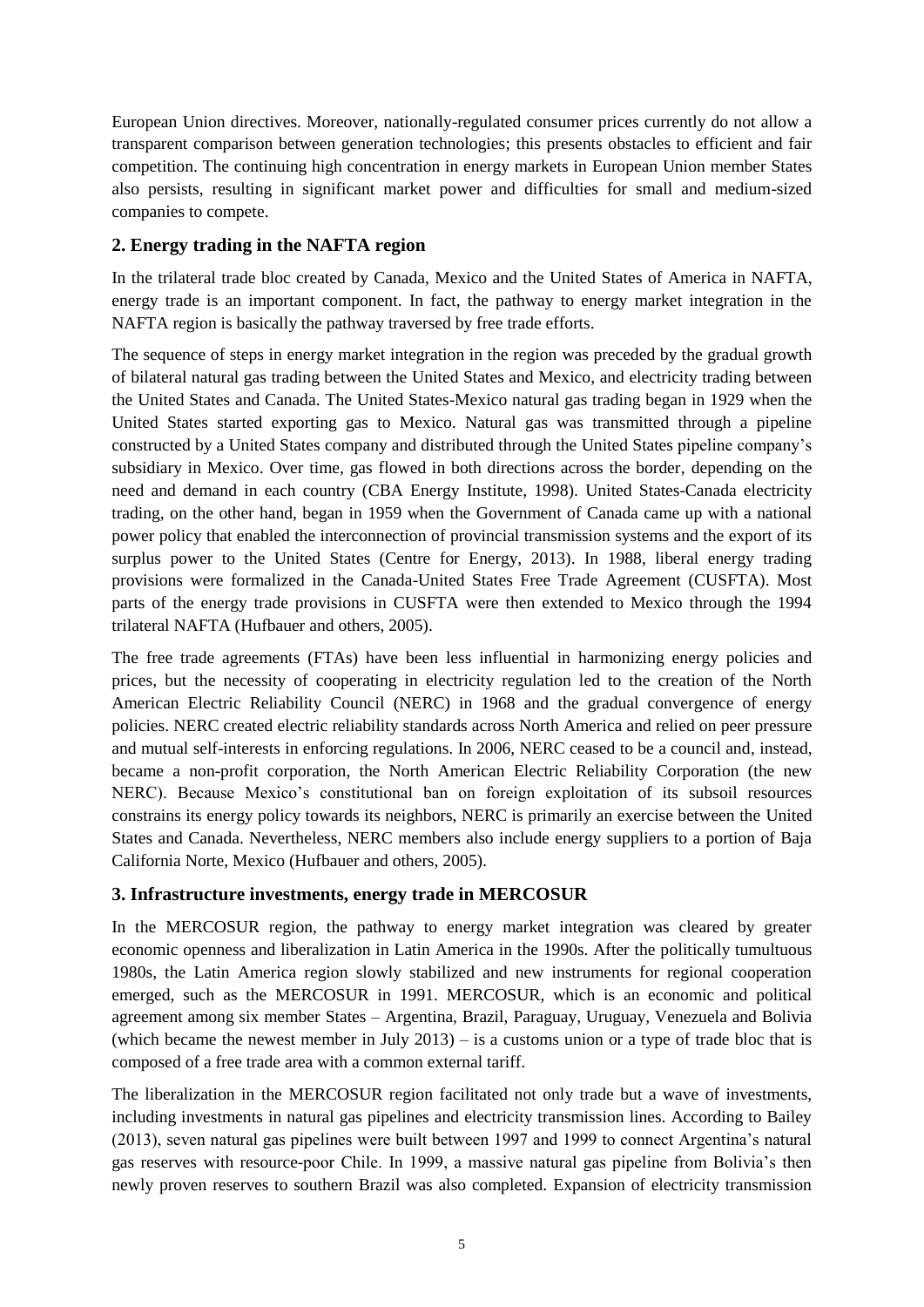grids also occurred during 1997-1999. The grid interconnection between southern Brazil and Argentina, which was built in 1999 and then reinforced with double capacity in 2002, allowed Brazil to access Argentina's thermal power capacity during periods of drought and, in turn, allowed Argentina to access Brazil's cheap hydropower during peak demand periods. Small-scale transmission links between Argentina and Uruguay, and then between Brazil and Uruguay, were also built to insure Uruguay's hydropower-dominated power system against drought.

Power industry restructuring activities in the region also helped, and the transfer of control to private groups as well as capitalization of power companies led to greater investments. Hammons and others (1997) explained that Chile pioneered industry restructuring in Latin America in 1982, as it unbundled the formerly integrated utilities into different business units for generation, transmission and distribution. Argentina also embarked on restructuring in 1991 as it provided for a vertical division of activities and the establishment of a wholesale electricity market. In 1994, Bolivia adopted a structure similar to that of Argentina.

The formulation of guidelines and common energy policies under the market framework of MERCOSUR also facilitated the greater openness to energy trade and infrastructure investments in the region. The Work Subgroup on Energy Policy does most of the work of coordinating information and the points for decision-making by the Common Market Group, the executive body of MERCOSUR, and by the Common Market Council, where the highest level of decision-making in MERCOSUR takes place. Burgos (2007) described the market framework for integration and cooperation in the energy sector as including financial stipulations, energy efficiency, environmental protection and legal harmonization. These are particularly contained in rules such as MERCOSUR Decision No. 1/93, which calls for the definition of basic guidelines for energy policy in the common market, and Resolution GCM No. 57/93, which stipulates the fundamentals for energy cooperation.

Moreover, the Initiative for the Integration of Regional Infrastructure in South America (IIRSA), a forum for the coordination of intergovernmental actions, is helping to strengthen the physical integration of infrastructure through a portfolio of projects financed in part by the Inter-American Development Bank (IADB, 2013). However, IIRSA – which covers a region larger than that of MERCOSUR – not only focuses on energy but also on transportation and communications.

Bilateral agreements are the norm in energy trade and integration in MERCOSUR. However, after the energy rationing crisis in Brazil in 2001-2002, energy supply security became a major concern. It became evident that bilateral agreements limit the scope for energy integration and for preventing opportunistic behavior. At present, a multilateral energy security reserve, which will be provided with multilateral mechanisms and legal agreements, is being proposed to prevent the opportunistic behavior of Governments and energy market agents (de Oliveira, 2010).

#### **4. Integrated power system in Central Asia**

In the case of the Central Asian region, generation and transmission were integrated through the joint operation of the Central Asian Power System (CAPS, which comprises the power networks of Uzbekistan, southern Kazakhstan, the Kyrgyz Republic, Tajikistan and Turkmenistan. Mercados Energy Markets International (2010) traced the origins of CAPS to the 1970s when the present national borders of the former Soviet Union republics were not yet defined. The integrated power system has historically relied on hydropower plants for electricity generation and some contribution from fossil fuel-based generation, especially when hydropower generation is low during winter. After the disintegration of the Soviet Union, coordination failures emerged in the operation of the components of the power system, such as water reservoirs and fossil fuel-based generation.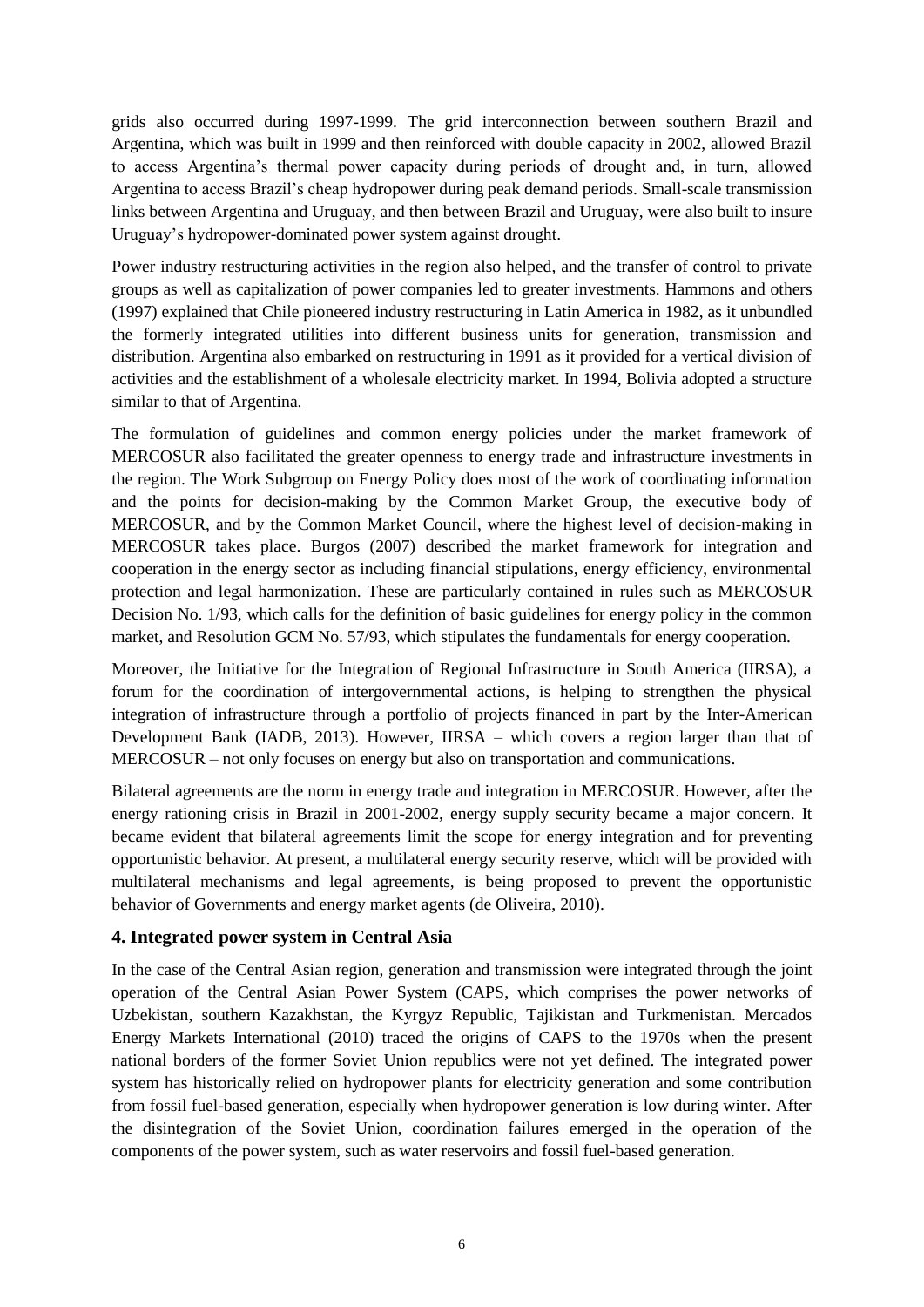The case of integration in Central Asia is not one where energy market integration has been built from previously non-integrated national markets, but one wherein an integrated energy market has been prevented from collapsing. As in the cases of a gradual build-up of energy market integration in the European Union and the NAFTA and MERCOSUR regions, cementing and strengthening integration in Central Asia required the following steps: (a) forging legal agreements among countries; (b) establishing an entity to take charge of coordinating energy-related transactions; and (c) assessing and taking advantage of trading opportunities.

Mercados Energy Markets International (2010) reported that the legal basis for joint regional power operation was forged in 1998 when senior management officials from the separate national power systems signed the "Agreement on Parallel (Joint) Operations of the Power Systems of the Republic of Kazakhstan, the Kyrgyz Republic, the Republic of Tajikistan, Turkmenistan and the Republic of Uzbekistan." Other agreements were signed in the succeeding years, such as the agreement on energy transit and the agreement on mutual assistance in case of power system failures. The five countries also founded the regional Coordination Dispatch Center located in Tashkent, Uzbekistan. The center, which functions as the first coordination level for Central Asia dispatch, is financed by the five countries on a cost-sharing basis. Each national power system has its own dispatching authority, which functions as a second level for dispatch operations.

Data from the Coordinating Dispatch Centre cited by Omorov and Lynch (2010) show that electricity imports and exports between the countries declined in 2000-2008. During that period, national internal power systems began to fail functionally due to, among other reasons, ageing regional power infrastructure and coordination difficulties. Subsequently, self-sufficiency became the strategy of each country, seemingly unaware that there were lost economic opportunities and foregone mutual benefits from weakening trade. As argued by Omorov and Lynch (2010), regional energy trade in the Central Asia region will result in benefits to the participating countries by ensuring that energy demand is met and surpluses are traded optimally. To carry out trade, infrastructure projects, such as maintaining reservoirs, building substations, rehabilitating transmission lines and improving transmission metering, are crucial; this fact is currently gaining recognition, as is apparent in the project list of the member countries of the integrated CAPS.

Industry restructuring, however, is not yet a major component of the pathway to stronger integration in the Central Asian region. Mercados Energy Markets International (2010) also reported that among the member countries in CAPS, Kazakhstan was the only one that had introduced electricity market restructuring, which is done by separating the transmission system operator from the generation and distribution company. The other countries still maintain vertically integrated generation, transmission and distribution.

#### **5. GMS electricity trading**

Electricity trading in the GMS reached its current state through a sequence of steps that involved, for the most part, forging bilateral agreements. The first energy agreement between Thailand and the Lao PDR was signed in 1966, one year before the first ASEAN Declaration in 1967. From 1990 onwards, more bilateral agreements were signed between various Governments in the subregion (Zhai, 2010).

Building the physical infrastructure to allow more trading was also a significant step. Beginning in 1992, projects for forging greater energy cooperation and constructing transmission interconnection were implemented with private sector participation and ADB assistance. Prior to this, the only significant transmission links in the subregion were those between the Lao PDR and Thailand. As a result of the infrastructure investments, major high voltage power interconnections now exist through the following links: Lao PDR-Thailand, Myanmar-Yunnan Province of China, Viet Nam-Cambodia,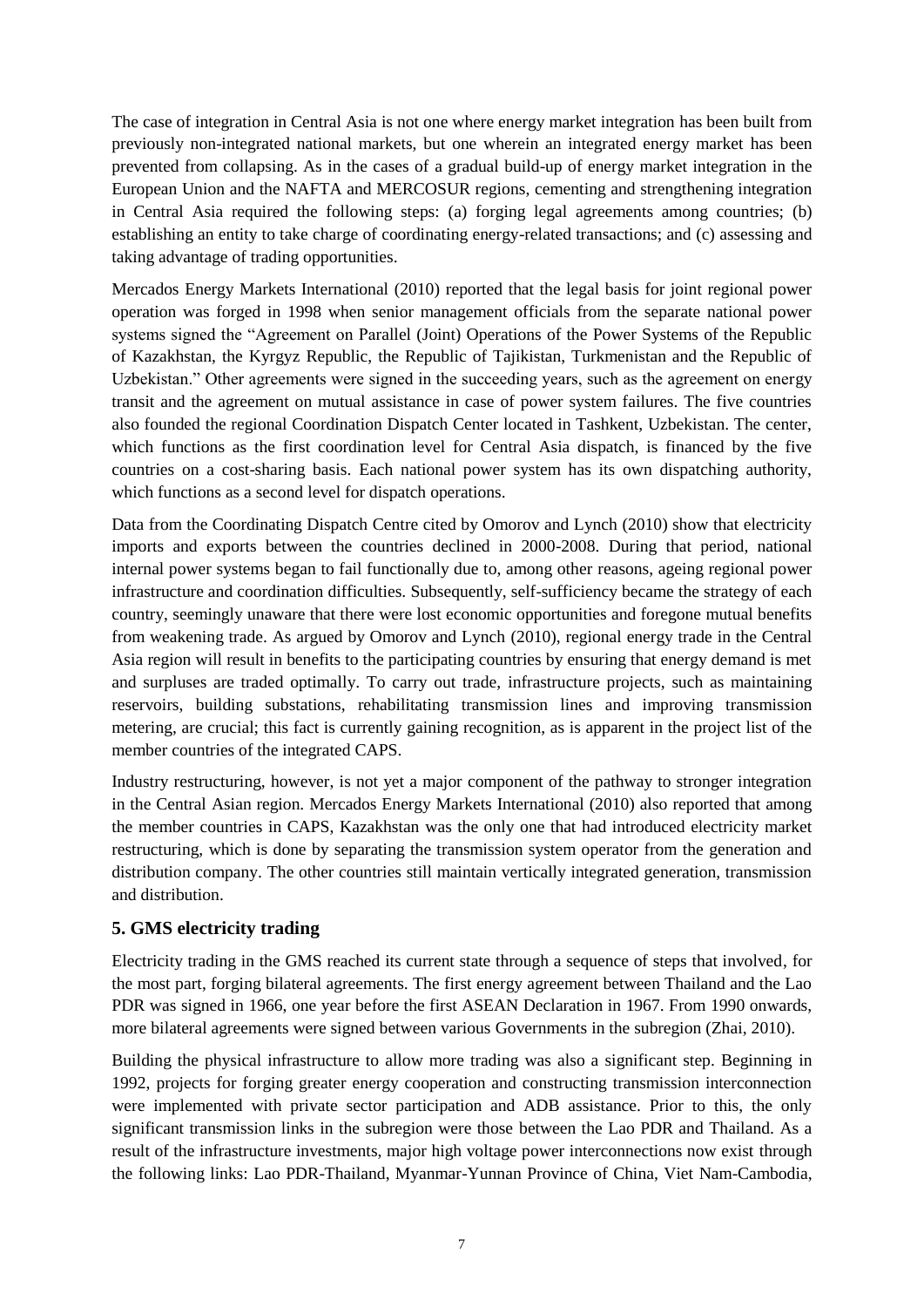and Yunnan Province of China-Viet Nam. Medium- to low-voltage interconnections also exist through the following links: Lao PDR-Cambodia, Lao PDR-Thailand, Lao PDR-Yunnan Province of China, Lao PDR-Viet Nam, Yunnan Province of China-Viet Nam, Thailand-Cambodia and Viet Nam-Cambodia. These interconnections allow the following electricity trade flows: Cambodia has been importing from southern Lao PDR since 2010, Thailand since 2009 and southern Viet Nam since 2008; northern Lao PDR has been importing from Thailand since the late 1990s and Yunnan Province of China since 2009; Thailand has been importing from the Lao PDR since 1971; northern Viet Nam has been importing from Yunnan Province of China since 2004; Yunnan Province of China has been importing from Myanmar since 2008 (ADB, 2012).

The path that GMS interconnection pursued also involved a series of calculated steps to institute a governance mechanism for energy cooperation and trading. First, as a result of an energy sector study assisted by ADB, a subregional Electric Power Forum (EPF) was formed in 1995 and henceforth has been meeting at least once a year. Next, EPF facilitated the adoption of a policy statement on regional power trade in the GMS in 1999, which then led to the formulation of an intergovernmental agreement to implement the policy statement. This agreement served as the legal authority to implement electric power trading and was signed by all GMS countries during the first GMS summit in 2002. In the agreement, the GMS countries also agreed to create a Regional Power Trade Coordination Committee (RPTCC) to provide strategic direction and overall management of GMS power trade. The RPTCC's major accomplishment thus far is the completion of the initial Regional Power Trade Operating Agreement, which is a set of technical and commercial guidelines to support the establishment of a regional power market in the GMS (ADB, 2012).

Zhai (2010) explained that the GMS countries committed, through successive memoranda of understanding (MoU), to embark on a road map towards a regional power market. In one MoU, the road map is described as comprising the following four stages:

- Stage 1 The first cross-border transactions are developed; transactions between pairs of neighboring countries exist and are linked to power purchase agreements (PPAs);
- Stage  $2 -$  Trading becomes possible through bilateral PPAs between any pair of GMS countries using the transmission facilities of a third regional country;
- Stage 3 Multiple buyers-sellers are allowed to enter into cross-border transactions;
- Stage 4 Most of the GMS countries change to the multiple sellers-buyers regulatory framework; a regional wholly competitive market exists.

ADB (2012) reported that the subregion is currently in Stage 1, wherein GMS regional power trade is characterized mainly by bilateral trade via PPAs involving independent power producers.

# **D. Different options for a pathway to AEMI**

An examination of the experience in energy market integration in different regions of the world shows that common elements have emerged. Broadly, these are: (a) binding agreements; (b) physical infrastructure; (c) standardized or harmonized rules of operation; and (d) governing or coordinating institutions.

With regard to binding agreements, all the energy markets studied in the previous section feature regional agreements with different levels of strength in binding the member States. It can also be seen that investing in physical infrastructure, either to connect existing infrastructure networks in neighboring countries or to create new networks that cut across countries, is a significant activity in these markets. This is to be expected because such infrastructure is the main vehicle in physically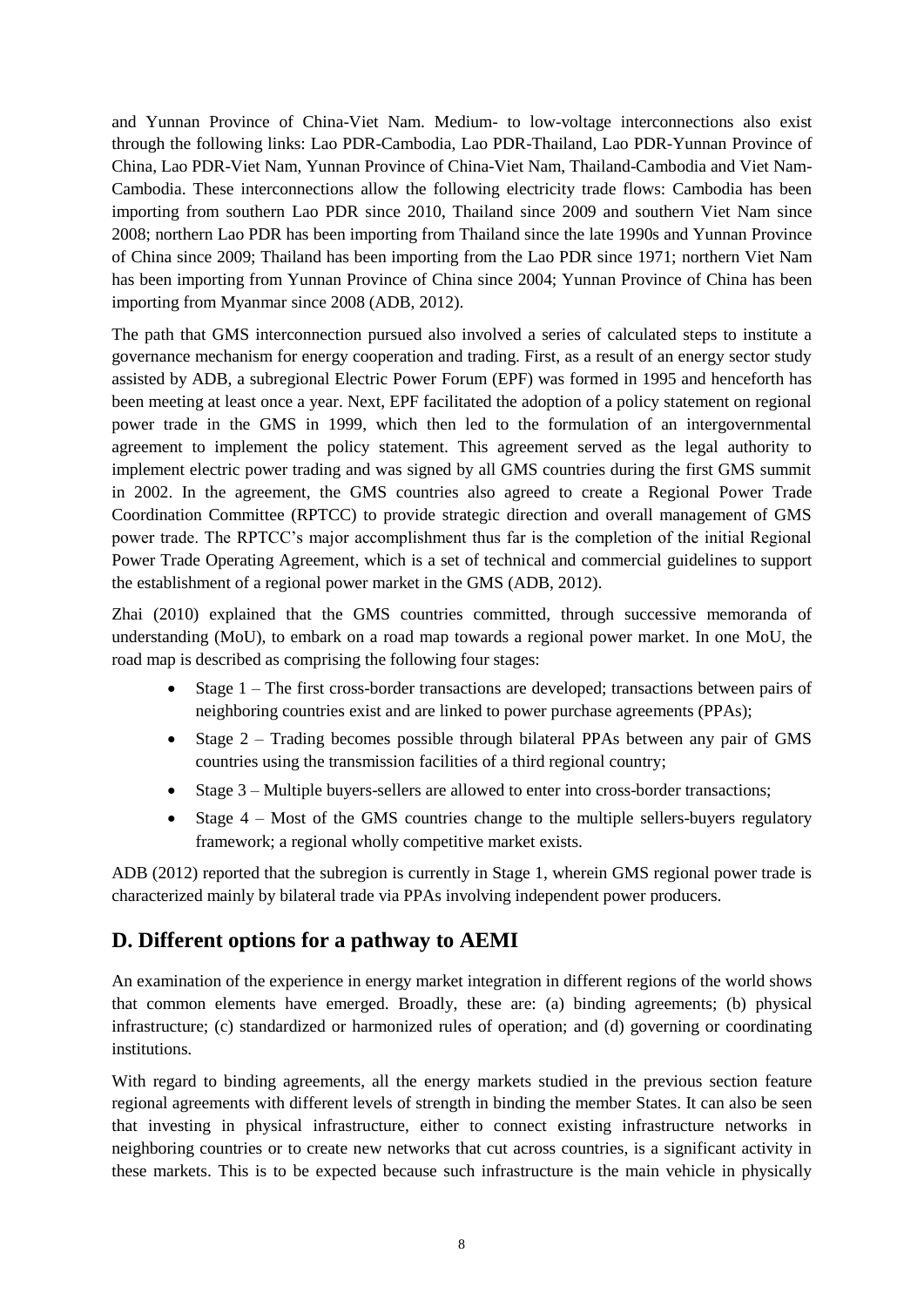carrying out energy trade. Moreover, the formulation of new rules, such as cross-border dispatch rules to which each generator, supplier, or distributor in participating countries must adhere, is closely tied to the operation of the infrastructure. In addition, all the scrutinized energy markets have regional institutions with varying degrees of governing powers – some can directly govern the energy market and some can only coordinate and provide guidance to bilateral agreements.

It is also apparent that the common elements mentioned above are major building blocks of an integrated energy market; the sequencing of steps towards energy market integration can be guided by the desire to prioritize the building blocks. There are certainly other building blocks, but the discussion here is not meant to exhaust the listing of all of them; the aim is only to identify the major ones that emerged in the specific review of literature that has been conducted in the preceding section. For example, restructuring and unbundling of the energy industry has been a building block in some cases, but has not been a crucial factor in cases wherein a country's vertically integrated energy industries are still able to participate in regional energy market integration.

The features of these regional markets that hold promise for the ASEAN members' appreciation of the need for energy market integration are those features that resonate well with them and which are gradually emerging as sources of their vulnerabilities as a region and as individual countries. The two most prominent features are energy security and adaptability of regulations to dynamic global conditions. ASEAN's growing demand for energy juxtaposed with internal and external (i.e., outside ASEAN) competition for energy use brings to the fore the need to secure energy supply, not only unilaterally but also as a region and in a coordinated way. The energy security objective, however, need not be pursued in a protectionist manner nor equated with advancing regional energy selfsufficiency.

The flexibility of regulations to allow countries to efficiently trade in energy products not only within ASEAN but also with countries outside the region, especially during energy crises, is very important. Within ASEAN, the responsiveness of energy regulations to dynamic global conditions is a serious challenge that must be acknowledged by leaders of the member States. It is crucial to note that some ASEAN members do not even have independent regulators for energy (as discussed in the next section). The realization that there is a need to address these two interrelated sources of vulnerabilities – energy security and regulatory flexibility – could rouse awareness among ASEAN leaders of the positive spill-over effects of, and mutual benefits from providing regional public goods in an integrated energy market. The decision to take advantage of mutual gains could then lead to them pursuing steps to supply the regional public goods and examining the appropriate way of sequencing those steps.

#### **1. Varying emphasis on steps towards integration in other regional markets**

The sequencing of steps towards energy market integration in other regions, however, has not been a clear-cut sequencing. Rather, it is an interrelation of big steps and small steps with varying emphasis, i.e., with some steps gaining more prominence than the others simply because that is what is required by the region's environment and historical context. The options for pursuing AEMI based on other regions' experiences can therefore be presented as options for placing emphasis on, or for prioritizing the building blocks of an integrated regional energy market. The emphases, as interpreted in this paper, are:

- (a) Integration of the legal structures (European Union experience);
- (b) Free trade in energy (NAFTA experience);
- (c) Liberalization of infrastructure investments (MERCOSUR experience);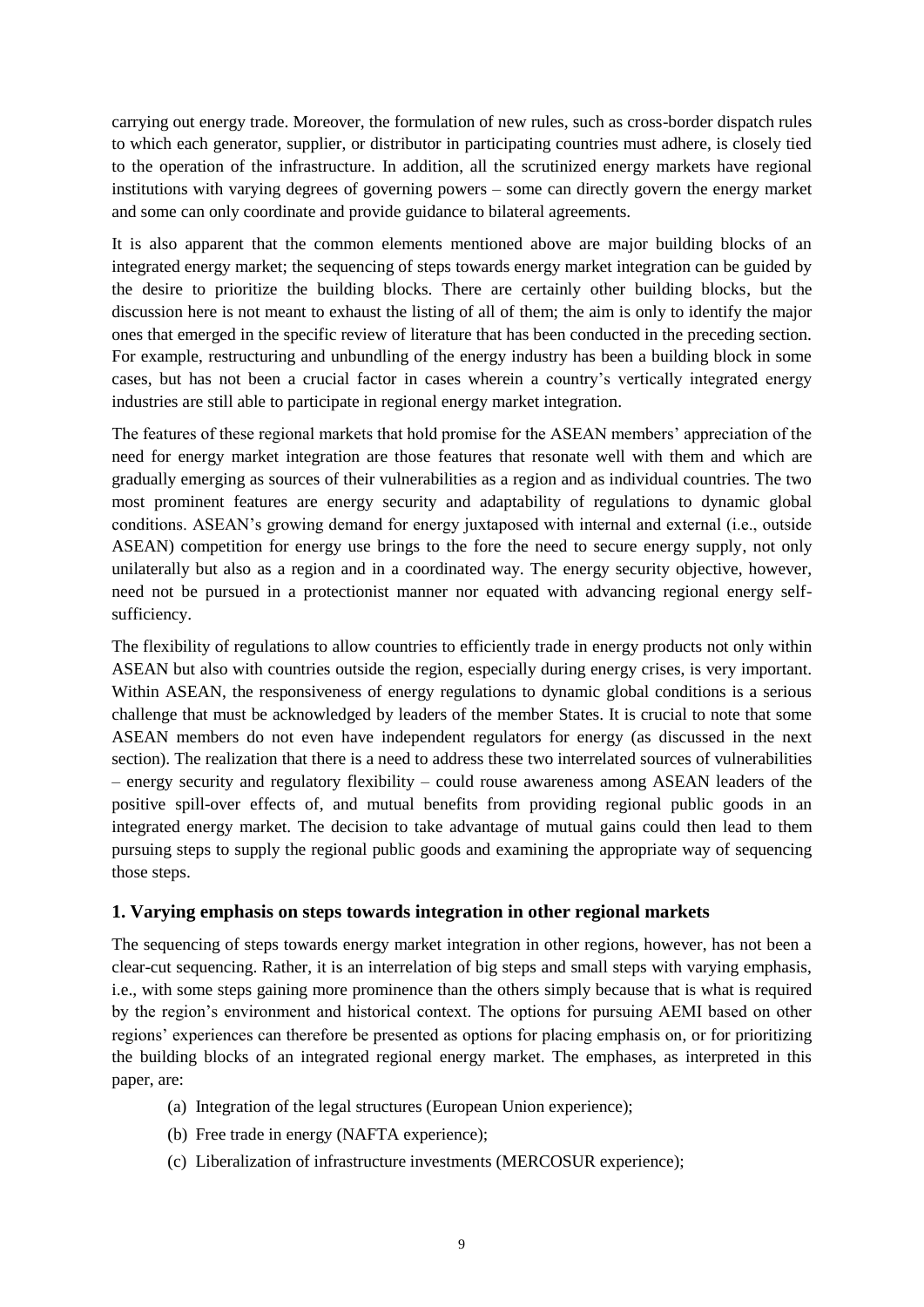- (d) Operation of physical infrastructure (Central Asian experience); and
- (e) Bilateral agreements (GMS experience).

The European Union pathway took advantage of the rule-making process set by the European Commission to liberalize energy markets and facilitate integration. In the regional legal system of the European Union, member States agreed to be bound by European Union regulations and transpose their national laws or regulations to conform to European Union directives. In addition to the mutual pursuit of energy market integration objectives, the existence of a regional court to enforce legal agreements also prompts member States to adhere to action plans and targets. Given the legal structure, there is a relatively commodious support for creating institutions with powers rather than institutions that merely facilitate information flow and cooperation agreements. The Agency for Cooperation of Energy Regulators (ACER) is one such institution. ACER is created not only to promote cooperation among national energy regulatory authorities in the European Union but also, and more importantly, to provide the European Union-level authorities with a means of monitoring the activities of national energy regulatory authorities. The ACER also has decision-making powers on cross-border issues (ACER, 2013).

ASEAN, however, is far from having a regional legal system similar to that of the European Union. Tracing the successive treaties that led to the current regional legal system in the European Union will reveal an evolution that was initially motivated by a desire to temper extreme nationalism and intolerance witnessed during World War II. Such strong impetus for having supra-national legal entities is missing in the ASEAN historical context and it may take a while before a similar legal structure evolves in ASEAN.

The NAFTA pathway, which puts emphasis on free trade in energy products and services, may be feasible for ASEAN. The ease of implementation, however, may not be comparable, given that the NAFTA case started with only two countries and then three later. Coordination in quickly implementing free trade in energy may be more difficult to handle in ASEAN wherein 10 member States are involved in a free trade area. Moreover, the removal of tariff and non-tariff barriers in ASEAN, one of the primary objectives of the ASEAN Free Trade Agreement when it was signed in 1992, is still a work in progress. This is quite apparent in the efforts to have an ASEAN Economic Community (AEC) in place by 2015. The AEC is envisioned as an integrated economic region characterized by four pillars: (a) a single market and production base; (b) a highly competitive economic region; (c) a region of equitable economic development; and (d) a region that is fully integrated with the global economy (ASEAN Secretariat, 2012a). At present, it appears that the full achievement of AEC in 2015 is unlikely, given that a significant number of the various AEC measures agreed upon in 2007 have not yet been achieved. For example, the ASEAN Secretariat (2012a) reports that in the AEC Scorecard for Pillar 1, that is, a single market and production base (which involves the free flow of goods, services, investment and capital), the implementation rate was only 65.9 per cent as of 2012, just three years before the AEC target.

The same can be said about the option wherein the liberalization of infrastructure investments is emphasized in the steps towards energy market integration, as was done in the MERCOSUR region. This option may be feasible in ASEAN, but significant barriers to the free flow of capital and investments still exist and removing them is turning out to be a long process. For example, measures to implement the free flow of capital and investments within ASEAN are difficult to ratify because some of them are not aligned with national domestic laws, such as restrictions on foreign equity ownership in domestic firms or limits to the land tenure of foreigners.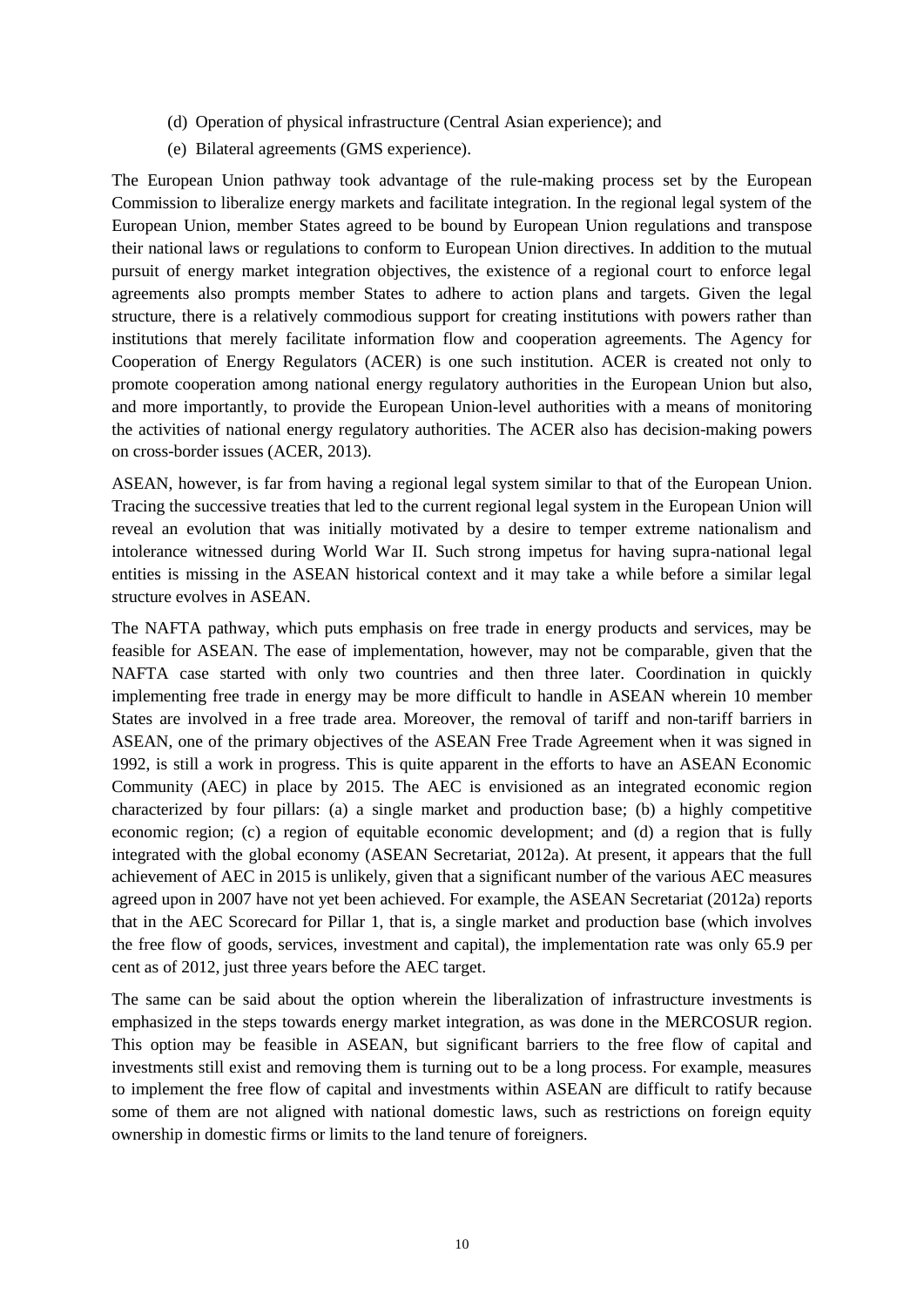The emphasis on the operation of physical infrastructure, as was done in the Central Asian region, is not a practical pathway at present. This is obvious because the prerequisites to such an operation are not yet in place. In the GMS grid interconnection, for example, transmission regulation is the more practical objective (at least, at present) than joint operation. Even in the GMS case, the prerequisites for undertaking transmission regulation have yet to be attained, i.e., performance standards, transmission regulation rules, metering guidelines and a GMS Grid Code (ADB, 2013b).

Moreover, even in the pursuit of the envisioned ASEAN power grid, challenges remain. The planned interconnection projects will require significant investments in marine or undersea cable interconnections as well as inland interconnections involving the participating countries' transmission grids. Although interconnection was deemed technically feasible in the 2011 Master Plan on ASEAN Connectivity (ASEAN Secretariat, 2011), the economic viability of the planned projects have yet to be established and accepted by the participating ASEAN members. It should be noted, however, that the Central Asian experience provides a critical lesson that is relevant to ASEAN, i.e., a breakdown in infrastructure operation could lead to energy insecurity and a desire to pursue self-sufficiency, which could then lead members to be blind to the mutual gains from trade.

#### **2. Possible emphasis on, and sequencing of steps in AEMI**

The emphasis on bilateral agreements on trade and cross-border infrastructure, as currently being followed in the GMS experience, may be viewed as a natural recourse in the absence of governance mechanisms at the regional level. However, the option for AEMI should strive for something higher than this. ASEAN members should strive to forge multilateral agreements on energy trade and investments. Multilateral trade relationships could provide a stronger compulsion for the removal of energy tariff and non-tariff barriers across the ASEAN region than what could be provided by bilateral trade relationships.

Energy market integration should also go beyond trading of electricity that can be transported over the wires. There are still other energy products that can be traded aside from electricity including, for example, petroleum products, natural gas, biomass resources and renewable energy technological equipment. The GMS experience, nonetheless, opened up opportunities for testing the building blocks of an integrated energy market in one corner of ASEAN. Given this experience, expanding the energy market integration effort in scale and scope from one subregion to the whole ASEAN region is a promising option.

In the literature, there is no estimation yet of the benefits that will accrue to ASEAN from pursuing this option of expanding the GMS regional energy market integration to cover the whole ASEAN. However, the benefits in the GMS region itself provide helpful leads to the potential benefits for ASEAN. In a study by Economic Consulting Associates (2010) of the potential of regional power sector integration in the GMS, the benefits include lower tariffs for countries that have high tariffs and are dependent on high-cost generation. Countries that could benefit include Cambodia, which has extremely high tariffs due to its dependence on oil-fired generation, and Thailand, which has relatively high tariffs partly due to its dependence on gas-fired generation. Moreover, trade in an integrated energy market is driven not only by the benefits in the form of lower tariffs for end-users in importing countries but also by revenue-generating opportunities for exporting countries. In this regard, Economic Consulting Associates explained that the demand for power exports from hydropower produced by the Lao PDR and Myanmar has provided these countries with opportunities to earn revenue through independent power producers. There are also potential benefits in terms of carbon emissions reduction. ADB (2009) estimated that around 3 per cent savings in carbon emissions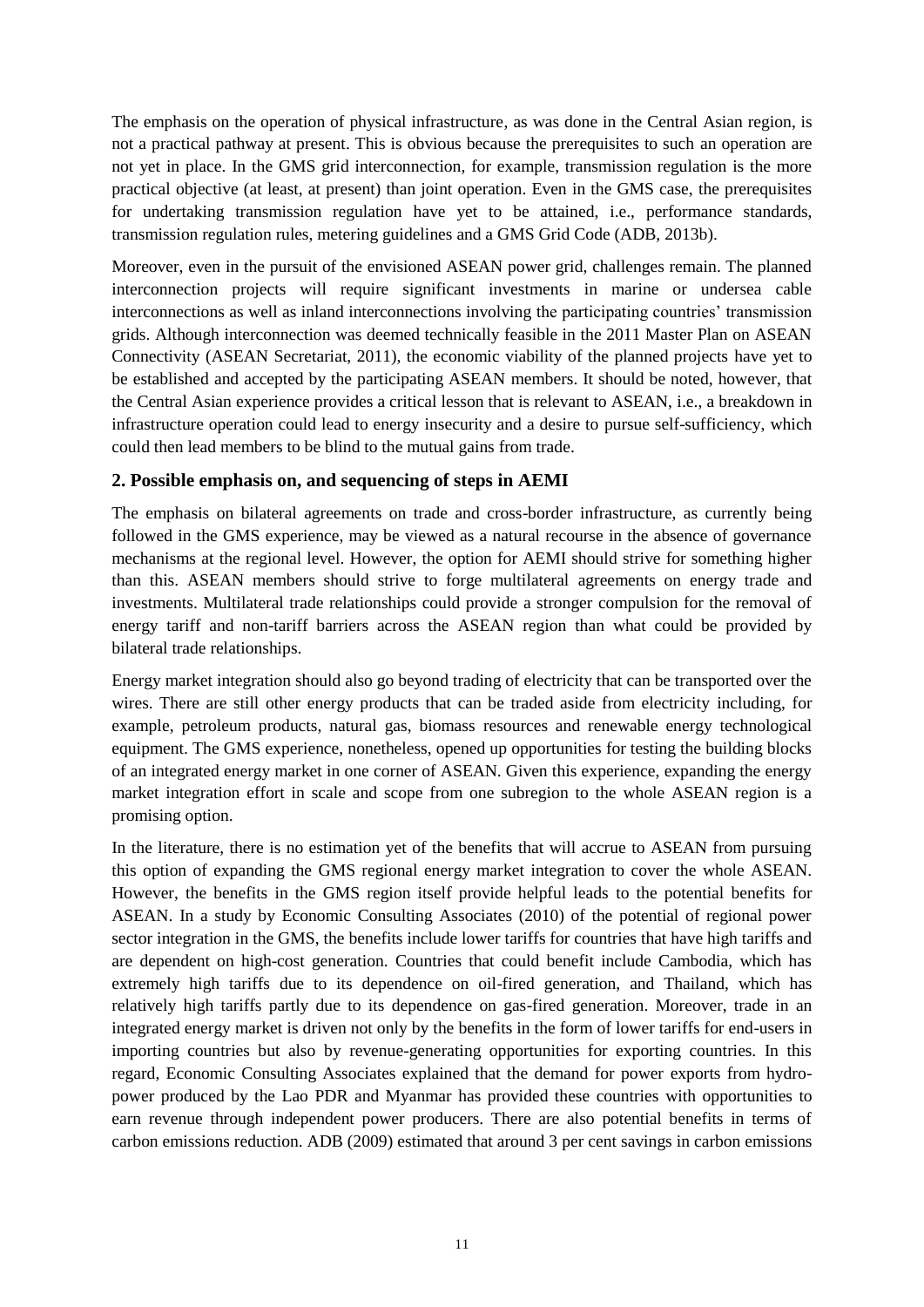could be realized in a fully integrated GMS regional energy market scenario, relative to the businessas-usual base scenario.

The practicable approach for expanding the energy market integration effort in scale and scope within ASEAN is "the ASEAN Way", which is the succinct description being used by ASEAN members in their approach to unifying the region on various matters. As encapsulated in the Treaty of Amity and Cooperation in Southeast Asia (ASEAN Secretariat, 2013), the ASEAN Way can be characterized as being guided by non-interference, discreteness, informality, consensus building, non-use of force and non-confrontational bargaining. It contrasts with the majority votes, legalistic decision-making, litigation and confrontational methods such as sanctions and economic embargoes.

Given that the ASEAN Way emphasizes building trust, the desirable first step towards AEMI is to conduct:

- (a) A candid evaluation of the opportunities for investments in energy resource development, with full disclosure of benefits and costs (including costs related to the environment or health);
- (b) A reliable assessment of energy trading potential in the region, with emphasis on mutual gains from trade; and
- (c) Comparative surveys of domestic energy market structures as well as regulatory institutions, frameworks, rules and plans, with emphasis on areas for technical cooperation rather than weakness points.

Of course, an important prerequisite is an agreement among senior leaders of ASEAN that conducting these assessments and surveys is worth undertaking. The buildup of databases and assessments of resources, investment, trade, market structures and regulations is meant to bring out the elements of an AEMI regional accord, or a set of AEMI regional accords if necessary, that balances the interests of ASEAN members. The next step is to forge an ASEAN regional accord for AEMI with actionable targets and timetables.

A general timetable of up to 2030 may emerge, given that in the vision for ASEAN 2030, the remaining barriers to the free flow of goods, services and factors of production will be eliminated in the years up to 2030. Creating a regional institution or strengthening an existing regional institution to be the repository of information and monitor accomplishments is an important next step. The existing institution that may be strengthened in order to coordinate and monitor integration efforts is the ASEAN Centre for Energy, an entity established in 1999 and provided with core funding from an energy endowment fund consisting of equal contributions from the 10 ASEAN members. The existing group that may be strengthened in order to facilitate regulatory reforms is the ASEAN Energy Regulators' Network (AERN). AERN is a network of regulators that has been meeting since March 2012 and was recognized in the 30th ASEAN Ministers of Energy Meeting in September 2012, wherein the network was asked to strengthen communication channels in order to promote mutual understanding of energy regulations among member States (ASEAN Secretariat, 2012b).

After making the case for more liberal trade and investments in the energy sector, ASEAN members could agree to remove border and behind-the-border barriers to trading of energy products and investing in energy infrastructure. As a consequence, energy provisions could be written in future FTAs in a more tangible and explicit manner. Harmonization of rules, standards and procedures (for example, rules for resource exploration, standards for power purchase contracts, procedures for dispatch in interconnected grids, and customs clearance along borders), could also augment the removal of barriers to trade and investment. The shape of the physical interconnectivity through such infrastructures as power grid interconnection, gas pipeline network, liquefied gas shipping ports,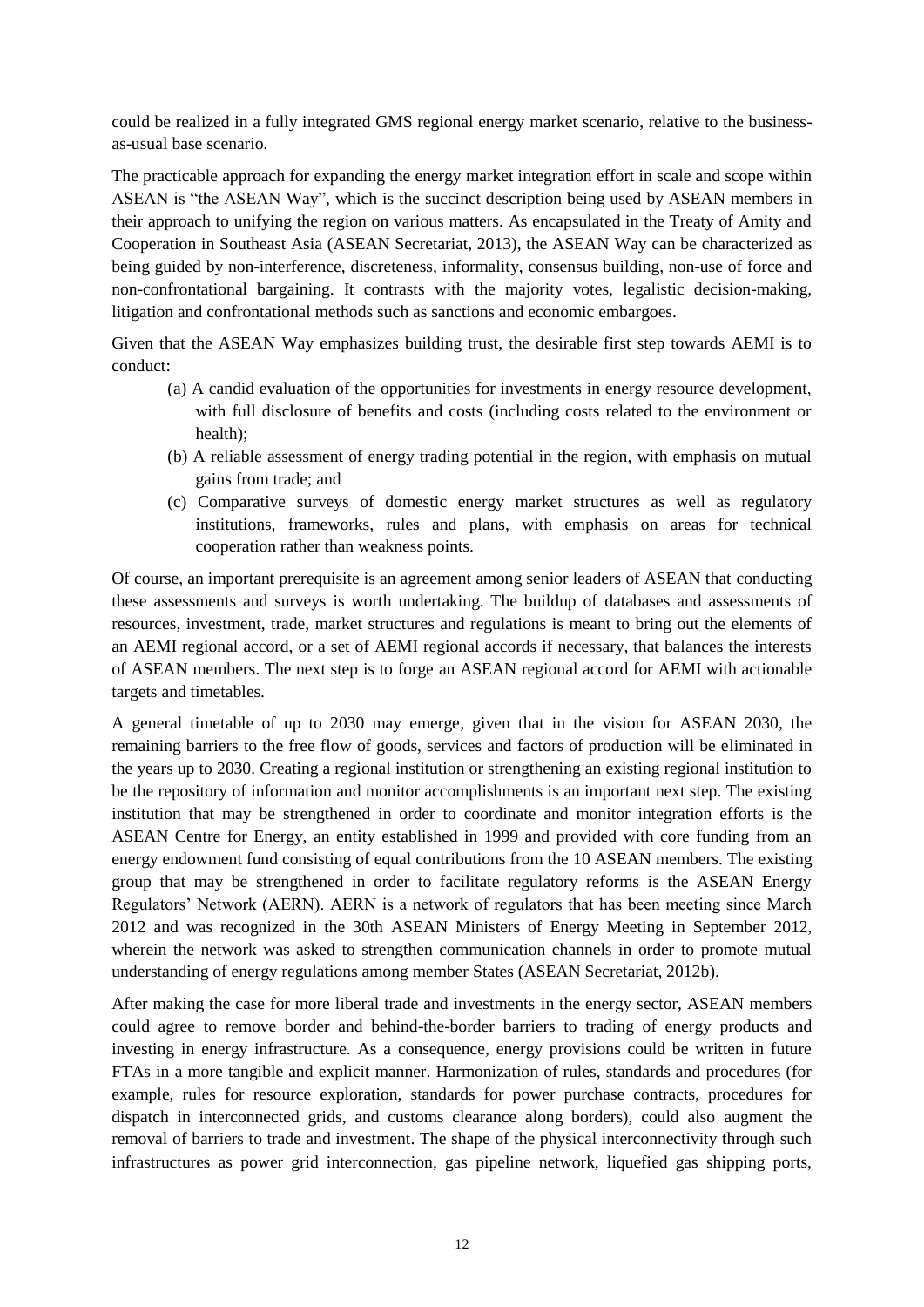petroleum transportation points, and regasification terminals, will be guided by resource availability, feasibility of investments, and trading opportunities.

Later, the question of joint operation of physical connections or infrastructures with on and off switches will emerge and ASEAN could be confronted with two choices: (a) to create a separate institution that has decision-making powers on cross-border operational issues; or (b) agree on protocols for operations and conflict management with which each national authority for infrastructure operations has to comply. The ASEAN Way that emphasizes building trust and disfavors sanctions will not necessarily be in conflict with global standards on punitive actions for operational non-compliance as long as protocols are approved by a high-level ASEAN governing body.

### **3. Electricity market interconnection**

With respect to electricity market interconnection, which is a subset of energy market integration, Porter and Situmeang (2005) discussed the stages of reform towards an ASEAN Electricity Market. Table 2 clearly indicates that to obtain a sound investment climate in the sector, separating transmission and generation, and distinguishing between transmissions and generating price must be prioritized. A road map to clearly address the reform targets needs to be formulated for each country. Further, as Table 3 shows, there can be three road maps for cross border interconnections: (a) pointto-point interconnection; (b) limited network-to-network interconnection; and (c) full system interconnection.

Based on electrical distances or regions, Porter and Situmeang (2005) divided the region into three electrical systems: (a) system 1 – part of the GMS that comprises Cambodia, the Lao PDR, Myanmar, Thailand and Viet Nam; (b) system 2 – peninsular Malaysia, Singapore, Sumatera (Indonesia) and Thailand; and (c) system 3 – Brunei Darussalam, Sabah, Sarawak and West Kalimantan (Indonesia). Moving towards interconnected systems will increase not only the complexity of the institutional arrangements but also the level of investment. In order to make the transition smooth, studies need to be conducted in order to prepare for all possible difficulties that need to be hurdled at the regional and national levels.

| <b>Reform Target</b>                                                                                        | <b>Timing rationale</b>                                                                                                   | <b>Priority</b> | <b>Country issues</b>                                                                               |
|-------------------------------------------------------------------------------------------------------------|---------------------------------------------------------------------------------------------------------------------------|-----------------|-----------------------------------------------------------------------------------------------------|
| Separation of<br>transmission from<br>generation                                                            | Early step - to facilitate separate<br>and better informed investment<br>decisions on transmission and then<br>generation | Very high       | Completed in the<br>Philippines and<br>Singapore - plans<br>elsewhere in<br>differing stages        |
| Separate pricing of<br>transmission and<br>generation (energy)<br>charges                                   | Until prices are separate, there will<br>be a tendency to get unsound<br>investment decisions                             | Very high       |                                                                                                     |
| Passage of electricity<br>and competition laws,<br>including laws re.<br>transmission and access<br>regimes | Existing laws may not be adequate<br>to cover what is needed                                                              | High            | Need to get details<br>right - can progress<br>some issues<br>contractually before<br>law is passed |
| Development of code for<br>electricity trading and<br>contracting                                           | Need to do structural separations<br>and pricing reforms first                                                            | Medium          | Singapore well<br>developed - some<br>good role models                                              |

**Table 2. Stages of reform – transition to the ASEAN electricity market**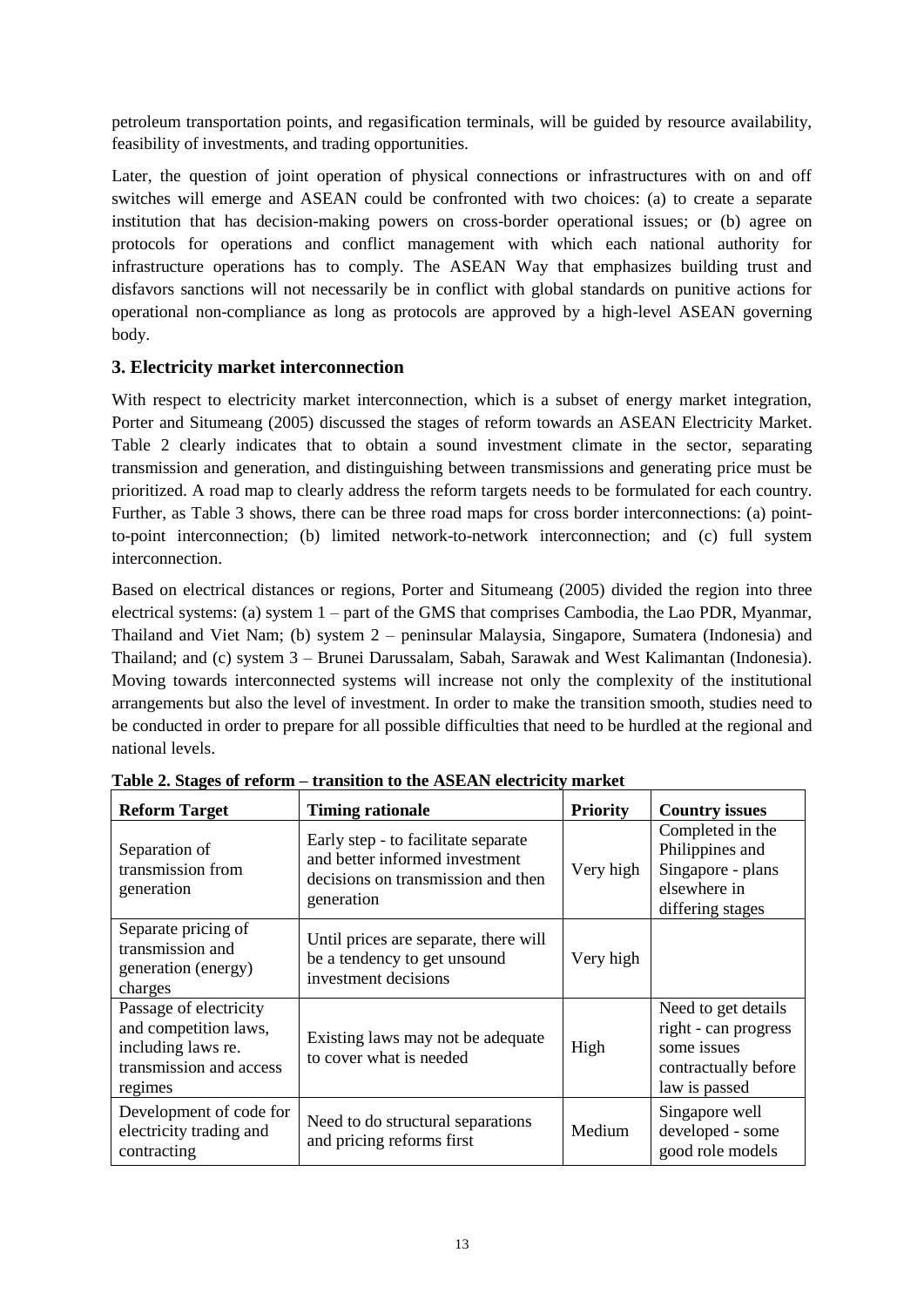| Remove supply<br>subsidies - e.g., on oil<br>and gas           | Politically difficult, but in varying<br>degrees; need clear<br>communications as to why<br>subsidies are not effective in<br>helping those in poverty; need to<br>use other strategies | Medium -<br>delay will<br>cause<br>poor<br>decisions<br>and fiscal<br>problems | Problems in<br>Indonesia,<br>Malaysia and<br>Brunei Darussalam |
|----------------------------------------------------------------|-----------------------------------------------------------------------------------------------------------------------------------------------------------------------------------------|--------------------------------------------------------------------------------|----------------------------------------------------------------|
| Restructuring stranded<br>generation assets, new<br><b>PPA</b> | Sunk costs need to be written off<br>and charged to general revenues.<br>Allow optimal use of all assets at<br>current valuations                                                       | High                                                                           | Problems in a few<br><b>ASEAN</b> countries                    |

*Source:* Porter and Situmeang, 2005.

# **Table 3. Choice of road map**

| <b>Gradual change - continued</b><br>point-to-point<br>interconnection                                                                                                                                                                                                                                                                                                                                                                                                                                                                                                                                                                                                                                                 | <b>Ring-fenced changes -</b><br>unbundling of transmission<br>prices and limited point<br>and network to network                                                                                                                                                                                                                                                                                                                                                                                                                                                                                                                                                                                                                                      | Full system interconnection -<br><b>ASEAN Electricity Market</b>                                                                                                                                                                                                                                                                                                                                                                                                                                                                                                      |
|------------------------------------------------------------------------------------------------------------------------------------------------------------------------------------------------------------------------------------------------------------------------------------------------------------------------------------------------------------------------------------------------------------------------------------------------------------------------------------------------------------------------------------------------------------------------------------------------------------------------------------------------------------------------------------------------------------------------|-------------------------------------------------------------------------------------------------------------------------------------------------------------------------------------------------------------------------------------------------------------------------------------------------------------------------------------------------------------------------------------------------------------------------------------------------------------------------------------------------------------------------------------------------------------------------------------------------------------------------------------------------------------------------------------------------------------------------------------------------------|-----------------------------------------------------------------------------------------------------------------------------------------------------------------------------------------------------------------------------------------------------------------------------------------------------------------------------------------------------------------------------------------------------------------------------------------------------------------------------------------------------------------------------------------------------------------------|
| (Option 1 or Road Map 1)                                                                                                                                                                                                                                                                                                                                                                                                                                                                                                                                                                                                                                                                                               | interconnection<br>(Option 2 or Road Map 3)                                                                                                                                                                                                                                                                                                                                                                                                                                                                                                                                                                                                                                                                                                           | (Option 3 or Road Map 3)                                                                                                                                                                                                                                                                                                                                                                                                                                                                                                                                              |
| <b>Steps Required</b><br>• No change from current<br>situation, but with selective<br>evolution of pricing and<br>ring-fencing of<br>transmission and<br>generation, with a view to<br>long-term goals<br>Institutions<br>$\bullet$<br>1. No need for regional<br>institutional body<br>2. Negotiations on<br>bilateral basis<br>3. Joint system operation;<br>coordination with other<br>countries system control<br>if it couples<br>operationally with the<br>national grid, to assure<br>the agreed cross-border<br>electricity transfers<br>• Commercial arrangements<br>1. Mostly long-term<br>contracts and<br>emergency exchange<br>agreements<br>2. Information asymmetry<br>- no disclosure of cost<br>basis | <b>Steps Required</b><br>• Step-by-step advances<br>from current situation,<br>notably in the separation<br>of pricing on<br>transmission and<br>generation, and ring-<br>fencing of the respective<br>businesses<br>• Formation of<br>transmission system<br>operator (TSO) for each<br>$system - can initially be$<br>more than one in some<br>countries with separated<br>systems<br>• Set up of region-wide<br>institution - ASEAN<br>Committee on<br>Transmission and<br>Interconnection<br>1. Management<br>committee of TSOs,<br>with three regional<br>subcommittees<br>2. Financial, regulatory<br>and planning<br>expertise, usable by<br><b>Member Countries</b><br>3. Coordination centre<br>for system operation<br>(2 levels for system | <b>Steps Required</b><br>• Regional institutions as for<br>Option 2 - ASEAN<br>Committee on Transmission<br>and Interconnection<br><b>PLUS</b><br>• Regulation<br>1. Increasing harmonization<br>across countries, common<br>rules<br>2. Unbundled pricing and<br>competition on price (not<br>$cost$ ) – desirable but not<br>required<br>• Commercial arrangements<br>1. Loose trading pool with<br>longer-term contracts still<br>available<br>• Conventions<br>1. On accounting, dispute<br>resolution, disclosure<br>requirements so<br>information is symmetric |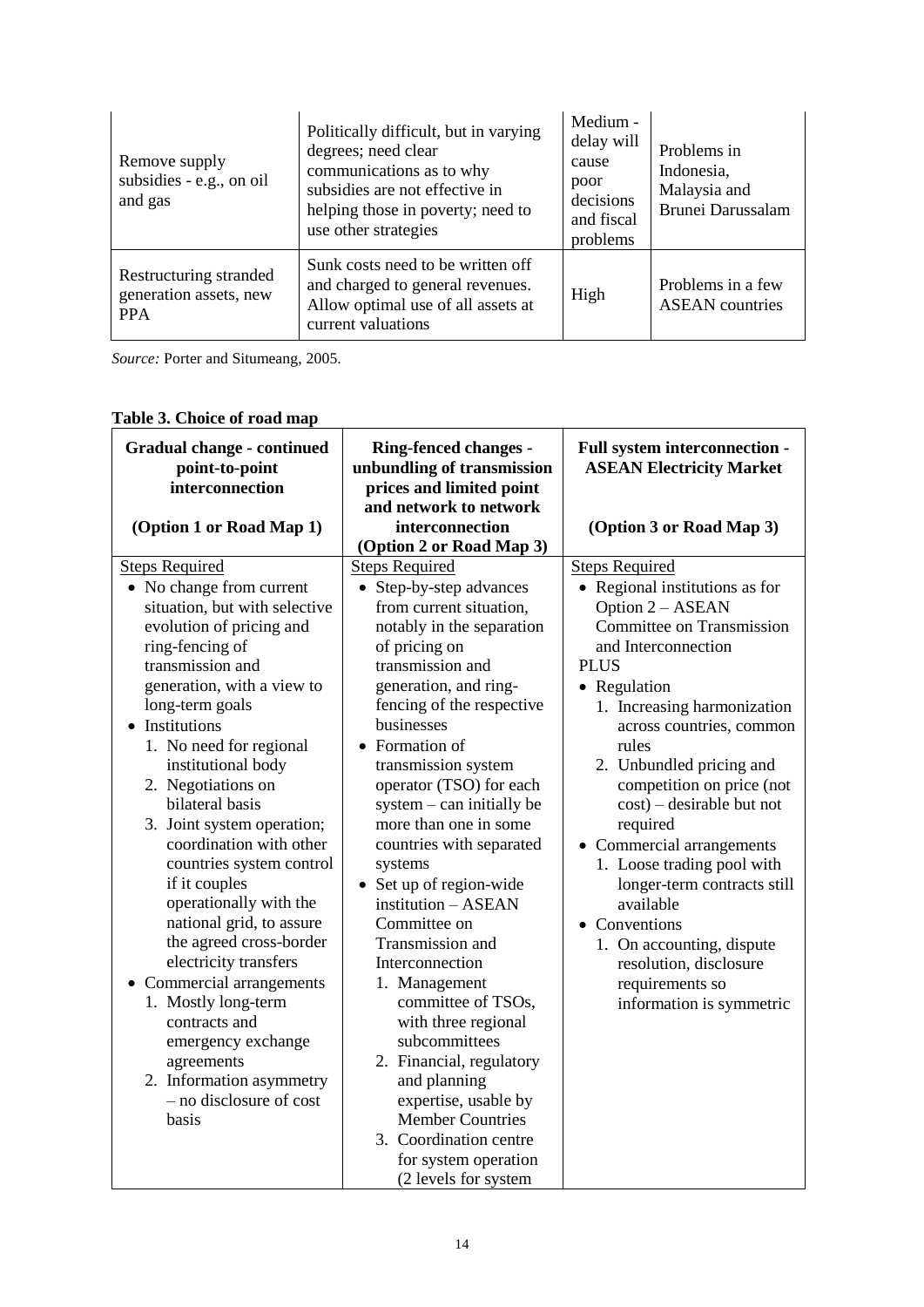|--|

*Source:* Porter and Situmeang, 2005.

# **E. Influence of national constraints**

The ASEAN member states have different national constraints that could influence the pace at which they would be able to join AEMI. These include, but are not limited to, preparedness in exploring their own resources, subsidy policies, national laws limiting their participation, and regulatory inflexibility.

With regard to energy resources, Nicolas (2009) states that eight of the ASEAN members have proven oil and gas reserves (Brunei Darussalam, Cambodia, Indonesia, Malaysia, Myanmar, the Philippines, Thailand and Viet Nam,) and five have substantial coal resources (Indonesia, Malaysia, the Philippines, Thailand and Viet Nam); moreover, the countries in the northern region (the Lao PDR, Myanmar and Viet Nam) are rich in hydropower resources. Singapore, in contrast, does not have any natural energy resources and is heavily dependent on energy imports. Given the mapping of resource availability, the temptation is strong to formulate a blueprint for integration based on such mapping. This is apparent in the vision for a trans-ASEAN natural gas network. The activities towards achieving this vision have been pushed back due to delays in developing the Indonesian East Natuna field that has total proven reserves of 46 trillion  $ft^3$  of gas (Global Association of Risk Professionals, 2013). It has turned out that the delays are due to commercial viability issues arising from the huge cost of developing the gas field, which contains high carbon dioxide levels, without government incentives.

From this experience, it is apparent that energy market integration does not only take place at the government level but also at the private sector level. Thus, an alternative approach to basing integration plans on resource mapping is planning integration based on an indicative business case test as well as the preparedness of countries to develop their energy resources (through their own investments or jointly with foreign partners).

The high subsidies in other ASEAN members could also influence their pace in joining AEMI. According to an IMF (2013) report on energy subsidies, most ASEAN members provide energy subsidies. The IMF report also shows that in the case of pre-tax subsidies, Indonesia provides the highest subsidy for petroleum products (2.58 per cent of GDP) while Thailand provides the highest subsidies for electricity and coal (1.64 per cent and 0.25 per cent of GDP, respectively) and Malaysia provides the highest subsidy for natural gas (0.31 per cent of GDP).

Energy market integration aims to enforce market-based pricing and energy-use efficiency, but the subsidy policies of some ASEAN members may run counter to these goals since subsidies understate the true price of energy and encourage over-consumption. Thus, the AEMI efforts must also include agreements to implement a gradual and coordinated phasing-out of subsidies or the replacement of subsidies with energy programmes that directly target the poorest of the poor.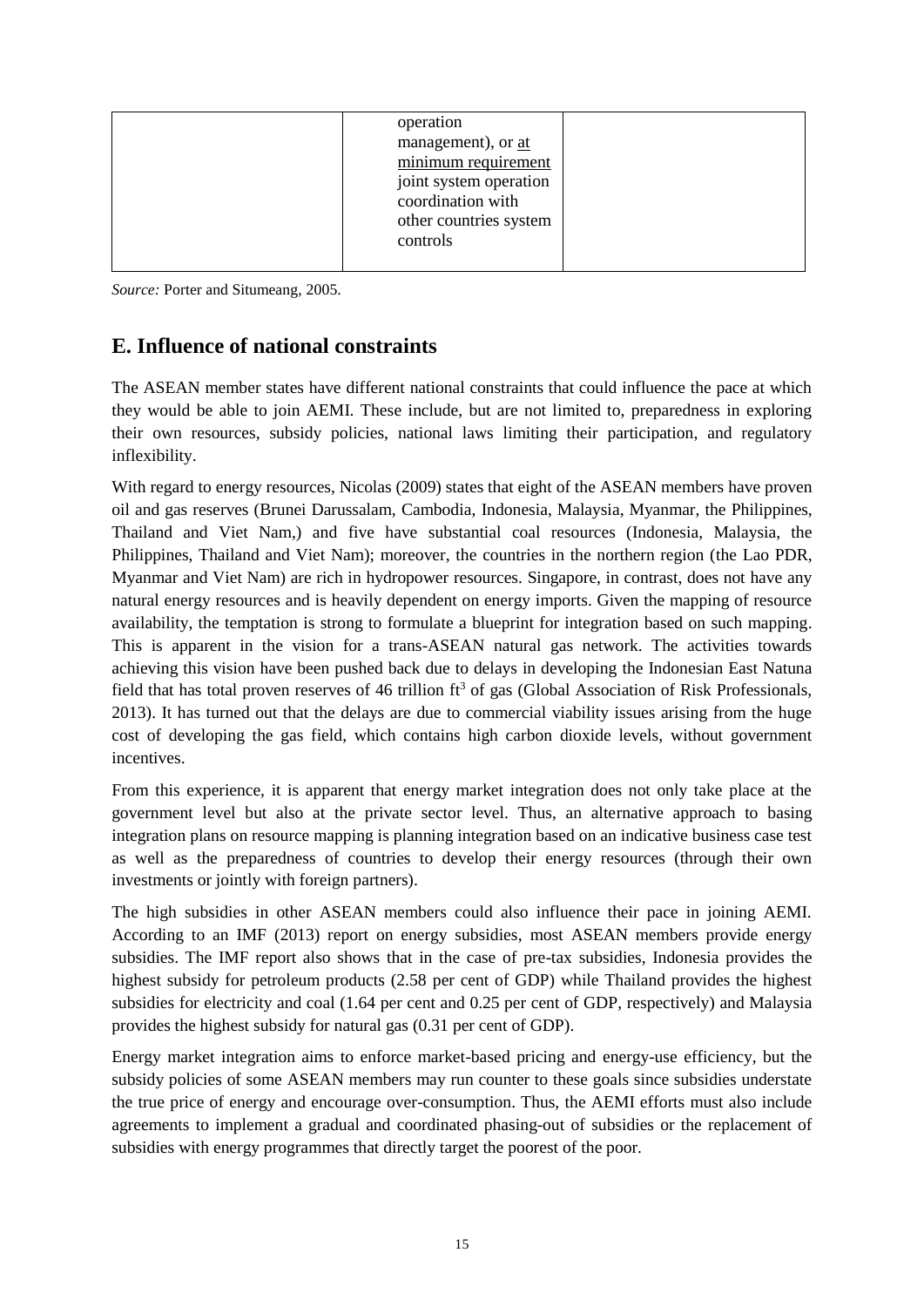National laws may also present limitations to the pace and level of integration. For example, in the Philippines, the liberalization of investments in energy will be limited by the 40 per cent ceiling on foreign equity ownership of companies operating domestically. Another example is Indonesia, which has stricter criteria for electricity imports relative to exports. Government Regulation of Indonesia No. 42, 2012 provides that the following six criteria be fulfilled before contracting electricity imports: (a) local demand cannot be fulfilled (i.e., reserve capacity is less than 30 per cent of peak load); (b) imports complement local need; (c) no negative impact on national interest such as sovereignty, security and economic development; (d) imports will improve the quality of local supply; (e) development of national capacity should come first; and (f) the country will not be trapped in energy dependency. On the other hand, there are three criteria for contracting exports: (a) local need has been fulfilled; (b) there is no subsidy on price; and (c) exports do not have a negative impact on the quality of local supply. These criteria imposed by Indonesia imply that trade flows will be guided less by cost advantages and price differentials, and more by the need to prioritize the national generation capacity in dispatch even if the priority dispatch is costlier than imports.

The amendment of national laws will likely be a delicate issue among ASEAN members; at the start, as the harmonization of laws is being worked out, the potential gains from energy trade and investments must still be explored while recognizing the limits set by national laws.

With regard to regulatory reforms in order to aid trade and investment liberalization, the alternatives could be to proceed with a common goal of market restructuring and private-led competition or to proceed despite the presence of vertically integrated industries and state-owned monopolies. Regulatory reform is a serious challenge, given that some ASEAN members do not even have independent regulators (Table 4).

| Country                     | <b>Regulator</b>                              | Independence                                                              | <b>Structure</b>          |
|-----------------------------|-----------------------------------------------|---------------------------------------------------------------------------|---------------------------|
| <b>Brunei</b><br>Darussalam | Department of Electrical<br>Services          | Not independent; under the<br>Ministry of Energy                          | Single Buyer              |
| Cambodia                    | <b>Electricity Authority of</b><br>Cambodia   | Independent; set up in 2001                                               | Single Buyer              |
| Indonesia                   | Department of Energy<br>and Mineral Resources | Not independent; under the<br>Ministry of Energy and Mineral<br>Resources | Single Buyer <sup>a</sup> |
| Lao PDR                     | Department of Electricity                     | Not independent; under the<br>Ministry of Energy and Mines                | Single Buyer              |
| Malaysia                    | <b>Energy Commission</b>                      | Independent; set up in 2001                                               | Single Buyer              |
| Myanmar                     | Ministries of Electric<br>Power 1 and 2       | Not independent; under the<br>Ministries of Electric Power 1<br>and 2     | Single Buyer              |
| Philippines                 | <b>Energy Regulatory</b><br>Commission        | Independent; set up in $2001b$                                            | Price Pool                |
| Singapore                   | <b>Energy Market Authority</b>                | Not independent; under the<br>Ministry of Trade and Industry              | Price Pool                |
| Thailand                    | <b>Energy Regulatory</b><br>Commission        | Independent; set up in 2007                                               | Single Buyer              |
| Viet Nam                    | <b>Electricity Regulatory</b><br>Authority    | Not independent; under the<br>Ministry of Industry                        | <b>Cost-based Pool</b>    |

**Table 4. State of energy regulation in ASEAN members**

*Source:* Ruangrong, 2013.

<sup>a</sup> Partial liberalization is achieved by allowing power plants to sell capacity directly to end-users rather than to Perusahaan Listrik Negara alone.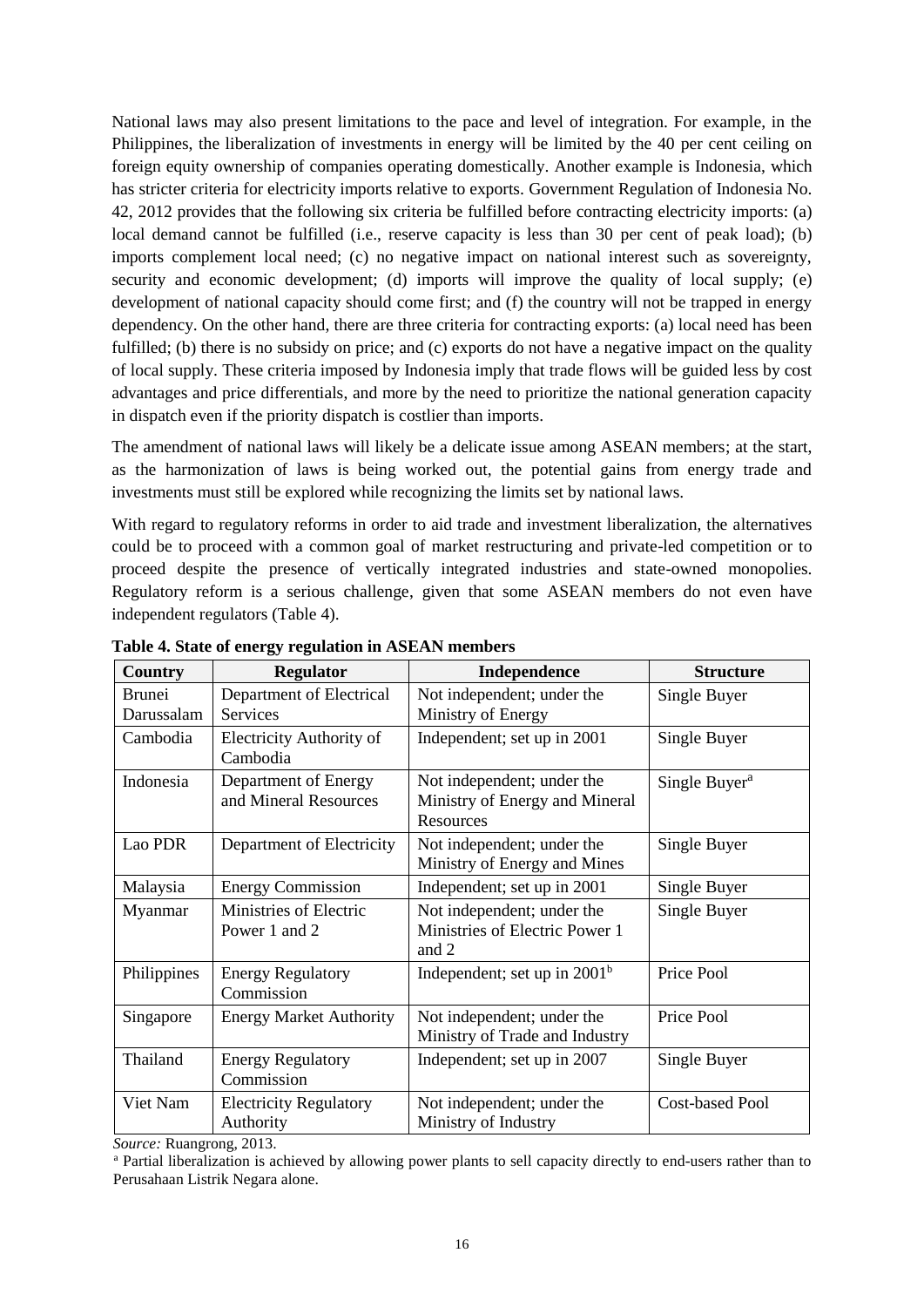<sup>b</sup> However, even before 2001, a regulator existed – the Energy Regulatory Board under the Department of Energy.

Admittedly, although more work is needed in liberalizing energy markets domestically, ASEAN members should not wait until energy industries are restructured and domestic power exchanges are established before joining AEMI. The establishment of competitive domestic energy markets should still be set as a long-term goal. However, participation in AEMI efforts could proceed in gradual steps, even though the domestic markets in some ASEAN members are still dominated by stateowned enterprises or by vertically integrated industries.

What is crucial in the immediate future is building trust between importers and exporters, regardless of whether the importing or exporting entities are state-owned or private, or whether these are domestic monopolies or not. Nevertheless, the establishment of independent regulators in each ASEAN member as well as the harmonization of rules and standards should be minimum prerequisites. This is important in formulating regional regulatory agreements that ensure the sanctity of contracts is respected, supply interruption is avoided when political problems occur and ownership of cross-border infrastructure or control over a resource is not used for opportunistic trade.

# **6. Summary and conclusion**

This chapter shows that countries choosing to join a regional integrated energy market can enjoy regional public goods produced in the integration process. These regional public goods create positive spill-over effects for the member countries that are greater than what could be achieved if the countries produce the goods on their own. Examples of regional public goods in regional integrated energy markets include (a) knowledge-related services such as best practices in regulating the energy market, (b) infrastructure such as electricity transmission network, and (c) security services such as emergency energy reserve sharing system.

In the review of the experiences of selected regional energy markets around the world, broad elements or building blocks of integration that have "publicness" characteristics emerged. These are binding agreements, physical infrastructure, standardized or harmonized rules of operation, and governing or coordinating institutions. The decision to take advantage of the positive spill-over effects and mutual benefits from regional energy market integration can lead the ASEAN members to take steps to supply these regional public goods through AEMI.

The sequencing of steps towards energy market integration is not clear-cut, as shown in the experience of other regional energy markets; rather, the steps are interrelated and could be given varying emphasis, depending on the regional market's environment and history. As interpreted in this chapter, the highlight of the European Union experience is the integration of legal structures. The NAFTA experience highlighted free trade in energy. The emphasis in the MERCOSUR experience is on liberalization of investments that made infrastructure build-up possible. The highlight of the Central Asian experience is the operation of infrastructure interconnection. Finally, the highlight of the GMS experience is the forging of bilateral agreements.

In the case of AEMI, it is recommended that the practicable option is to expand the initiated GMS integration effort in scale and scope within ASEAN, through "the ASEAN Way", which emphasizes building trust among the member States. Trust should be built by candidly disclosing mutual gains from, and shared costs and externalities in energy resource development as well as trading energy products, market adjustments and regulatory reforms. There is also a need to accumulate shared databases on, and assessments of resource, trading, investment, market structures and regulations in order to uncover the elements that should be part of an AEMI regional accord. ASEAN leaders could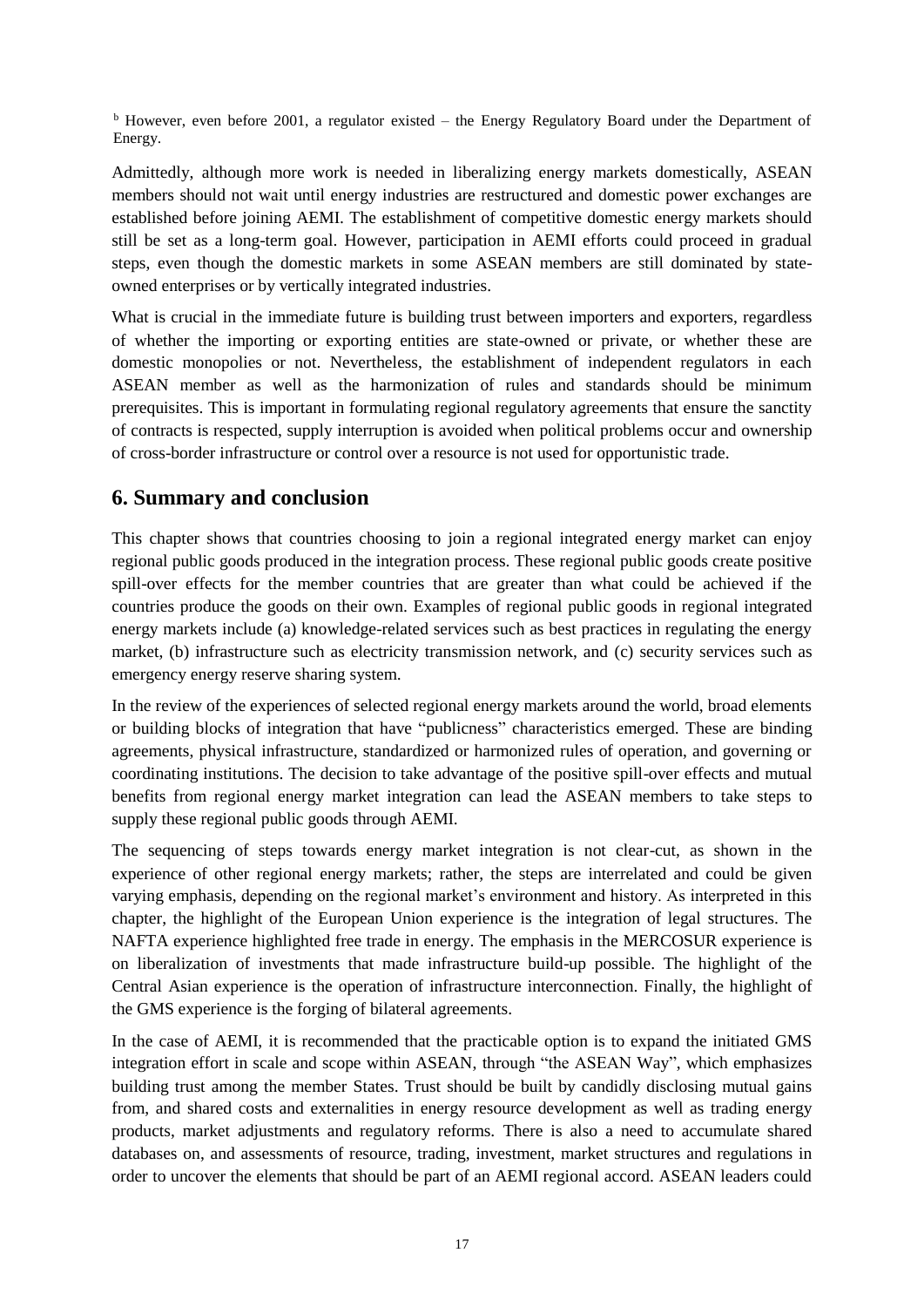then forge a regional accord for AEMI through 2030 with actionable targets and timetables, such as establishing or strengthening institutions for facilitating integration efforts, removing border and behind-the-border barriers to energy trading and investments, harmonizing rules and standards, and building the physical infrastructure for regional energy trading.

The ASEAN members are currently confronted with national constraints of varying intensities and these could have an impact on their motivation to join AEMI. One sticking point is the lack of independent regulators for the energy sector in some ASEAN members. Thus, this chapter recommends that, at the minimum, the ASEAN members should have independent energy regulators and should pursue harmonization of rules and standards.

Finally, the ASEAN members should note that energy supply and demand imbalances that drive integration and create mutual gains from trade are never permanent. It is also possible that the everchanging supply and demand outlook could lead to one or several ASEAN members being either overconfident or insecure, both of which could result in less reliance on energy market integration, the pursuit of energy self-sufficiency domestically, or more inclination to look outside the region for trading and investments. However, ASEAN members must recognize that the future will always be uncertain. Moreover, it is this same dynamic nature of supply and demand within and outside ASEAN that should motivate the pursuit of energy security through an integrated energy market that has the flexibility to adjust to changing global conditions.

# **References**

ACER (2013). *Agency for the Cooperation of Energy Regulators* Available at [www.acer.europa.eu/The\\_agency/Pages/default.aspx](http://www.acer.europa.eu/The_agency/Pages/default.aspx) (accessed 6 July 2013).

ADB (2013a). *Asian Development Outlook 2013: Asia's Energy Challenge*. Manila.

——— (2013b). "Proceedings of the Meetings of the GMS Regional Power Trade Coordination Committee – Third Meeting of the Working Group on Performance Standards and Grid Code". Available at [www.adb.org/sites/default/files/pub/2013/gms-wgpg3-meeting-summary](../../../../../../../../AppData/Local/Temp/www.adb.org/sites/default/files/pub/2013/gms-wgpg3-meeting-summary-discussions.pdf)[discussions.pdf](../../../../../../../../AppData/Local/Temp/www.adb.org/sites/default/files/pub/2013/gms-wgpg3-meeting-summary-discussions.pdf) (accessed 10 July 2013).

——— (2012). *Greater Mekong Subregion Power Trade and Interconnection*. Manila.

——— (2009). *Building a Sustainable Energy Future: The Greater Mekong Subregion*. Manila.

- Andrews-Speed, P. (2011). "Energy market integration in East Asia: A regional public goods approach", ERIA Discussion Paper Series 2011-06. Economic Research Institute for ASEAN and East Asia. Jakarta.
- ASEAN Secretariat (2013). Treaty of Amity and Cooperation in Southeast Asia, 1976 and amended in 1987, 1998, 2003 and 2009. Jakarta.
- ——— (2012a). *ASEAN Economic Community Scorecard 2012*. Available at [www.asean.org/resources/publications/asean-publications/item/asean-economic-community](../../../../../../../../AppData/Local/Temp/www.asean.org/resources/publications/asean-publications/item/asean-economic-community-scorecard-3)[scorecard-3](../../../../../../../../AppData/Local/Temp/www.asean.org/resources/publications/asean-publications/item/asean-economic-community-scorecard-3) (accessed 10 July 2013).

 $-$  (2012b). "Joint Ministerial Statement of the 30<sup>th</sup> ASEAN Ministers of Energy Meeting, 12 September 2012." Available at [www.asean.org/news/asean-statement-communiques/item/joint](../../../../../../../../AppData/Local/Temp/www.asean.org/news/asean-statement-communiques/item/joint-ministerial-statement-of-the-30thasean-ministers-of-energy-meeting-amem)[ministerial-statement-of-the-30thasean-ministers-of-energy-meeting-amem](../../../../../../../../AppData/Local/Temp/www.asean.org/news/asean-statement-communiques/item/joint-ministerial-statement-of-the-30thasean-ministers-of-energy-meeting-amem) (accessed 4 July 2013). Jakarta.

(2011). "Master Plan on ASEAN Connectivity". Jakarta.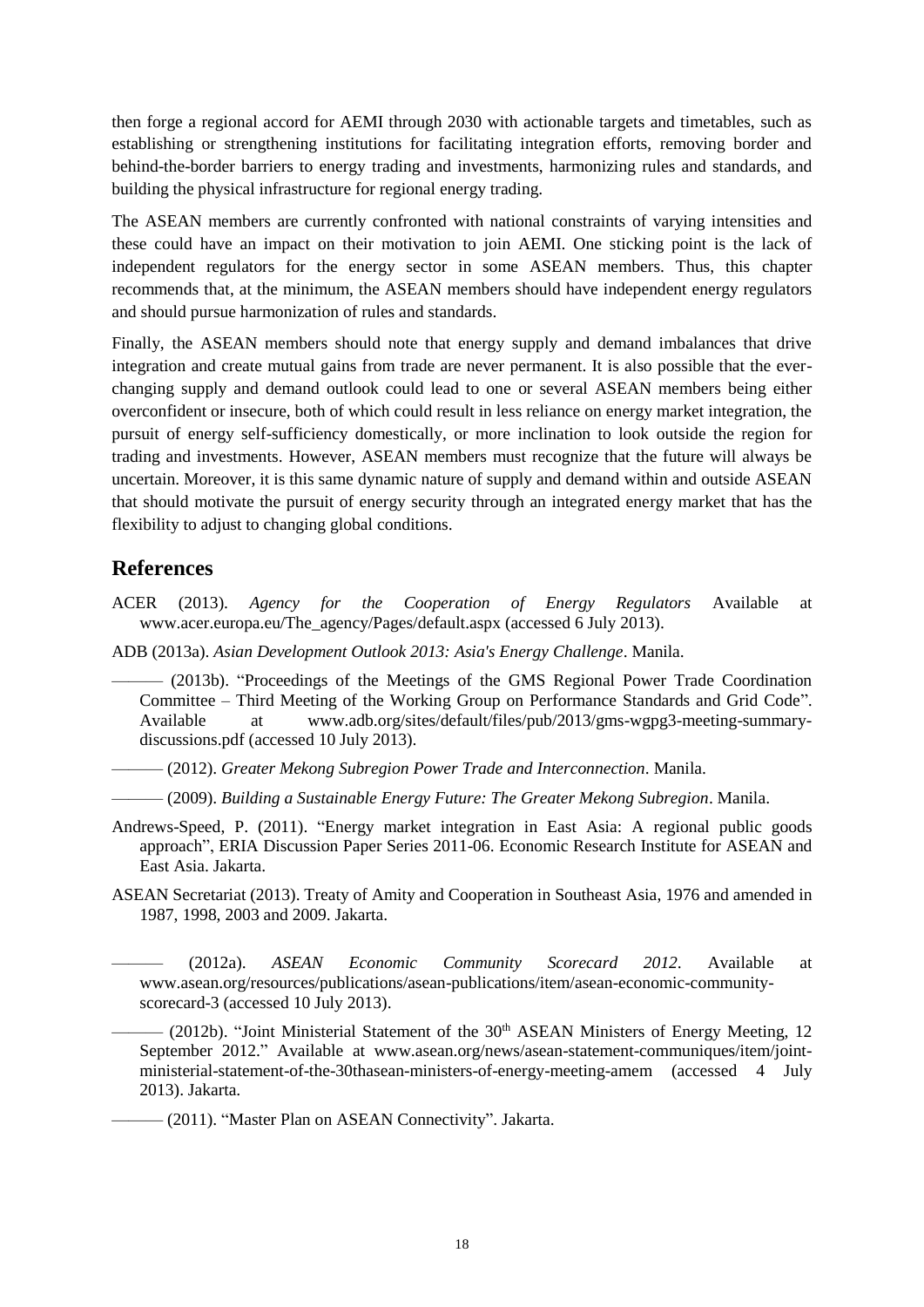- Bailey, J. (2013). "Shale and beyond: The next phase of Latin American energy integration", *World Politics Review*. Available at [www.worldpoliticsreview.com/articles/12761/shale-and-beyond](../../../../../../../../AppData/Local/Temp/www.worldpoliticsreview.com/articles/12761/shale-and-beyond-the-next-phase-of-latin-american-energy-integration)[the-next-phase-of-latin-american-energy-integration](../../../../../../../../AppData/Local/Temp/www.worldpoliticsreview.com/articles/12761/shale-and-beyond-the-next-phase-of-latin-american-energy-integration) (accessed 5 June 2013).
- Burgos, F. (2007). "Regional electricity cooperation and integration in the Americas: Potential environmental, social and economic benefits", report to the Department of Sustainable Development Organization of the American States. Available at [www.oas.org/dsd/Documents/RegionalElectricityCooperationandIntegration.pdf](../../../../../../../../AppData/Local/Temp/www.oas.org/dsd/Documents/RegionalElectricityCooperationandIntegration.pdf) (accessed 17 July 2013).
- CBA Energy Institute (1998). *North American Energy Integration: The Prospects for Regulatory Coordination and Seamless Cross-Border Transactions*. Available at http://www.beg.utexas.edu/energyecon/documents/naep.pdf (accessed 2 July 2013).
- Centre for Energy (2013). *Electricity transmission timeline.* Available at [www.centreforenergy.com/AboutEnergy/Electricity/Transmission/History.asp](../../../../../../../../AppData/Local/Temp/www.centreforenergy.com/AboutEnergy/Electricity/Transmission/History.asp) (accessed 17 July 2013).
- de Oliveira, A. (2010). *Energy Security in South America: The Role of Brazil*. International Institute for Sustainable Development, Winnipeg, Canada.
- Economic Consulting Associates (2010). "The potential of regional power sector integration: Greater Mekong Subregion (GMS) transmission and trading case study", Energy Sector Management Assistance Program (ESMAP) Briefing Note. World Bank, Washington, D.C.
- European Commission (2013a). "Enforcing EU energy law". Available at [http://ec.europa.eu/energy/infringements/index\\_en.htm](http://ec.europa.eu/energy/infringements/index_en.htm) (accessed 2 July 2013).
- (2013b). "European electricity grid initiative: Research and innovation roadmap, 2013-2022". Available at [www.eranet-smartgrids.eu/files/20130228\\_EEGI%20Roadmap%202013-2022.pdf](../../../../../../../../AppData/Local/Temp/www.eranet-smartgrids.eu/files/20130228_EEGI%20Roadmap%202013-2022.pdf) (accessed 17 July 2013).
- European Wind Energy Association (2012). "Creating the internal energy market in Europe". Brussels.
- Global Association of Risk Professionals (2013). "Indonesian Government seeks to give contract for gas field in South China Sea". Available at [www.garp.org/risk-news-and-resources/risk](../../../../../../../../AppData/Local/Temp/www.garp.org/risk-news-and-resources/risk-headlines/story.aspx%3fnewsId=56958)[headlines/story.aspx?newsId=56958](../../../../../../../../AppData/Local/Temp/www.garp.org/risk-news-and-resources/risk-headlines/story.aspx%3fnewsId=56958) (accessed 10 July 2013).
- Hammons, T., N. de Franco, L. Sbertoli, C. Khelil, H. Rudnick, A. Clerici and A. Longhi (1997). "Energy market integration in South America", *IEEE Power Engineering Review*, August 1997. Available at <http://web.ing.puc.cl/~power/paperspdf/integration.pdf> (accessed 6 June 2013).
- Hufbauer, G., J. Schott, P. Griego and Y. Wong (2005). "NAFTA revisited: Achievements and challenges". Institute for International Economics, Washington, D.C.
- IADB (2013). "What is the IIRSA Initiative?" Inter-American Development Bank, Washington, D.C. Available at [www.iadb.org/en/topics/regional-integration/iirsa/the-idb-a-strategic-partner-of-the](../../../../../../../../AppData/Local/Temp/www.iadb.org/en/topics/regional-integration/iirsa/the-idb-a-strategic-partner-of-the-iirsa,1414.html)[iirsa,1414.html](../../../../../../../../AppData/Local/Temp/www.iadb.org/en/topics/regional-integration/iirsa/the-idb-a-strategic-partner-of-the-iirsa,1414.html) (accessed 17 July 2013).
- IMF (2013). "Energy subsidy reform: Lessons and implications". International Monetary Fund, Washington, D.C.
- Mercados Energy Markets International (2010). "Load dispatch and system operation study for Central Asian power system", reference document of the ninth Ministerial Conference on Central Asia Regional Economic Cooperation (CAREC), 31 October-2 November 2010, Cebu, the Philippines. Available at [www.carecprogram.org/uploads/events/2010/SOM-Oct/Diagnostic-](http://www.carecprogram.org/uploads/events/2010/SOM-Oct/Diagnostic-Study-CAREC-Energy-Strategy-Pillar2-Full-Report.pdf)[Study-CAREC-Energy-Strategy-Pillar2-Full-Report.pdf](http://www.carecprogram.org/uploads/events/2010/SOM-Oct/Diagnostic-Study-CAREC-Energy-Strategy-Pillar2-Full-Report.pdf) (accessed 4 July 2013).
- Nicolas, F. (2009). *ASEAN Energy Cooperation: An Increasingly Daunting Challenge*. Institut Francais des Relations Internationales. Paris.